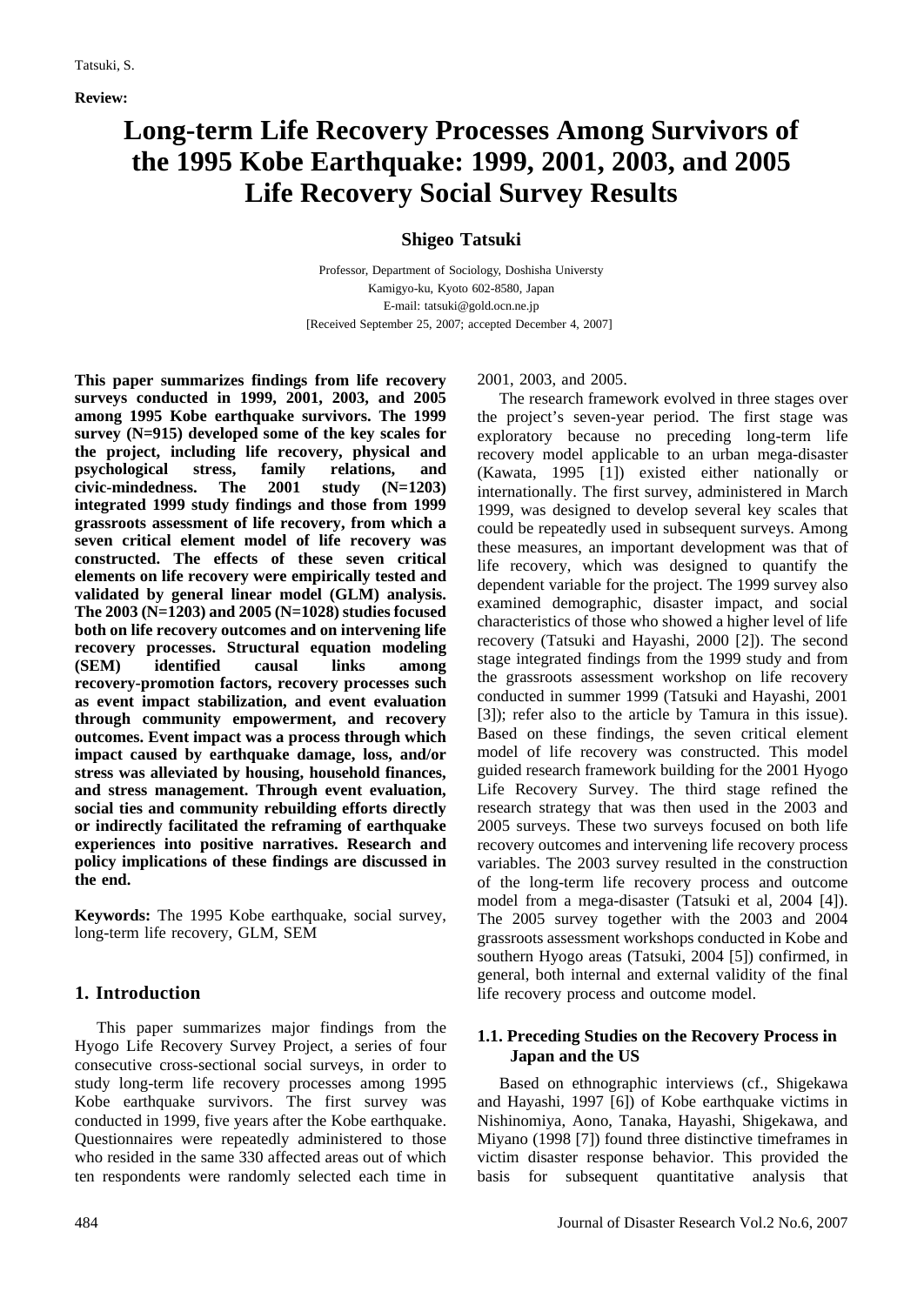incorporated the "normalcy-to-disaster-to-recovery" pattern model using macro level time-series statistics such as regional power consumption (Takashima and Hayashi, 1999 [8]) and Kobe city monthly reports on household and socioeconomic activity statistics (Karatani, Hayashi, and Kawata, 2000 [9]).

Webb, Tierney, and Dahlhamer (2000 [10]) summarized results from four large cross-sectional post-event sample surveys on short- and long-term business recovery after major disasters such as the Loma Prieta earthquake in 1989, Hurricane Andrew in 1992, Midwest floods in 1993, and the Northridge Earthquake in 1994. They observed differential impacts upon business recovery due to disaster severity, business size, the degree of operational problems such as disruptions in supply, and employee-related problems, and damage to the surrounding areas that provide the business customer base.

Based on numerous longitudinal/ethnographic interviews with disaster-hit small business owners and NGO leaders, Alesch, Holly, Mittler, and Nagy (2001) [11] pointed out the five most critical variables for long-term recovery: a) the disaster's impact on the organization's clientele; b) the availability of convenient substitute goods or services; c) pre-disaster major trends in the organization's industry, and the individual organization's position in relation to these trends; d) the extent of financial resources lost by the organization; and e) the owner/operator's ability to adapt to the new business environment. These points appear to correspond closely to those reported by Webb et al. (2000). Alesch et al. (2001) [11] noted common narratives repeated during interviewers across different disaster sites. These included misplaced confidence, an illusion of security, a feeling of helplessness to change outcomes, a continuing nightmare, self-imposed limits on recovery efforts, imprudent use of financial resources, failure to discern changes in customer bases, an assumption that circumstances would return to normal, special impact on retirement age people, and a lack of short-term help. These common narratives appeared to reflect victims' view of reality and the outside world, which in return may have strongly influenced what they did or did not do (see also Alesch, 2001 [12] and Alesch and Holly, in press [13]) .

Although the above studies appear to reflect the current state of the art on the study of long-term recovery in Japan and the US, they do not appear to have fully responded to and/or solved some of the research issues raised at the 1996 Boulder workshop session "What is known and trends for improving recovery and reconstruction following disasters," in which Joanne Nigg, Trish Bolton, Claire Rubin, and Phil Berke participated as panelists. Dennis Wenger, who moderated the session, summarized the discussion as follows: a) There exists a "need to shift the conceptualization of recovery from linear and outcome-based to seeing it as an ongoing and long-term process;" b) antecedent recovery studies tend to be

"overly descriptive, fragmented, and short-term oriented;" c) not much attention has been paid to link a disaster response phase to a recovery phase; and d) more research is needed to understand the long-term effects of disaster recovery (Wenger, Rubin, Nigg, Berke, and Bolton, 1996 [14]).

1996 Boulder workshop session participants agreed that an attempt should be made to overcome "overly descriptive, fragmented, and short-term oriented" studies by incorporating large systematically sampled surveys. The aforementioned quantitative studies (e.g., Webb, Tierney and Dahlhamer, 2000 [10]) are cross-sectional, linear, and outcome-based at best, and thus do not fully pay attention to ongoing recovery processes. In comparison, long-term, longitudinal, and ethnographic studies on disaster victims provided rich insights about recurring themes (e.g., Shigekawa and Hayashi, 1997 [6]; Aono, Tanaka, Hayashi, Shigekawa and Miyano, 1998 [7]); Alesch and Holly, in press [13]). Their insights have not yet been fully verified by either long-term large sample surveys or by those based on individual as opposed to aggregate data sources.

# **2. 1999 Study**

The 1999 Hyogo Life Recovery Survey aimed to identify determinants of changes in residence and life reconstruction among 1995 Kobe earthquake victims. Based on findings from preceding ethnographic research (Aono, Tanaka, Hayashi, Shigekawa, and Miyano, 1998 [7]; Tanaka, Aono, and Hayashi, 1998 [15]; Tanaka, Hayashi, and Shigekawa, 1999 [16]), the questionnaire was designed to inquire about residence locations, sources of help, a sense of civic-mindedness, and family relations at the 10th, 100th, and 1000th hour and at six months after the earthquake. These time points were considered to correspond to critical boundaries that segmented phases of disaster victims' behavior. For details on residence relocation patterns and their determinants, see Kimura's article in this issue. Regarding the purposes of the current paper, the 1999 study should be noted as the first attempt to construct standardized measures of life recovery, physical and mental stress, civic-mindedness, and family relations. These measures were to be repeatedly used in the three subsequent surveys.

## **2.1. Methods**

## **2.1.1. Respondents**

A random sample mail survey was conducted on 3,300 earthquake victims who experienced severe life difficulties due to the 1995 Kobe earthquake. The sample was divided into two groups. One consisted of those who stayed within Hyogo prefecture: 2,500 Hyogo residents were sampled from 250 randomly selected points with a seismic intensity of 7 and/or with a more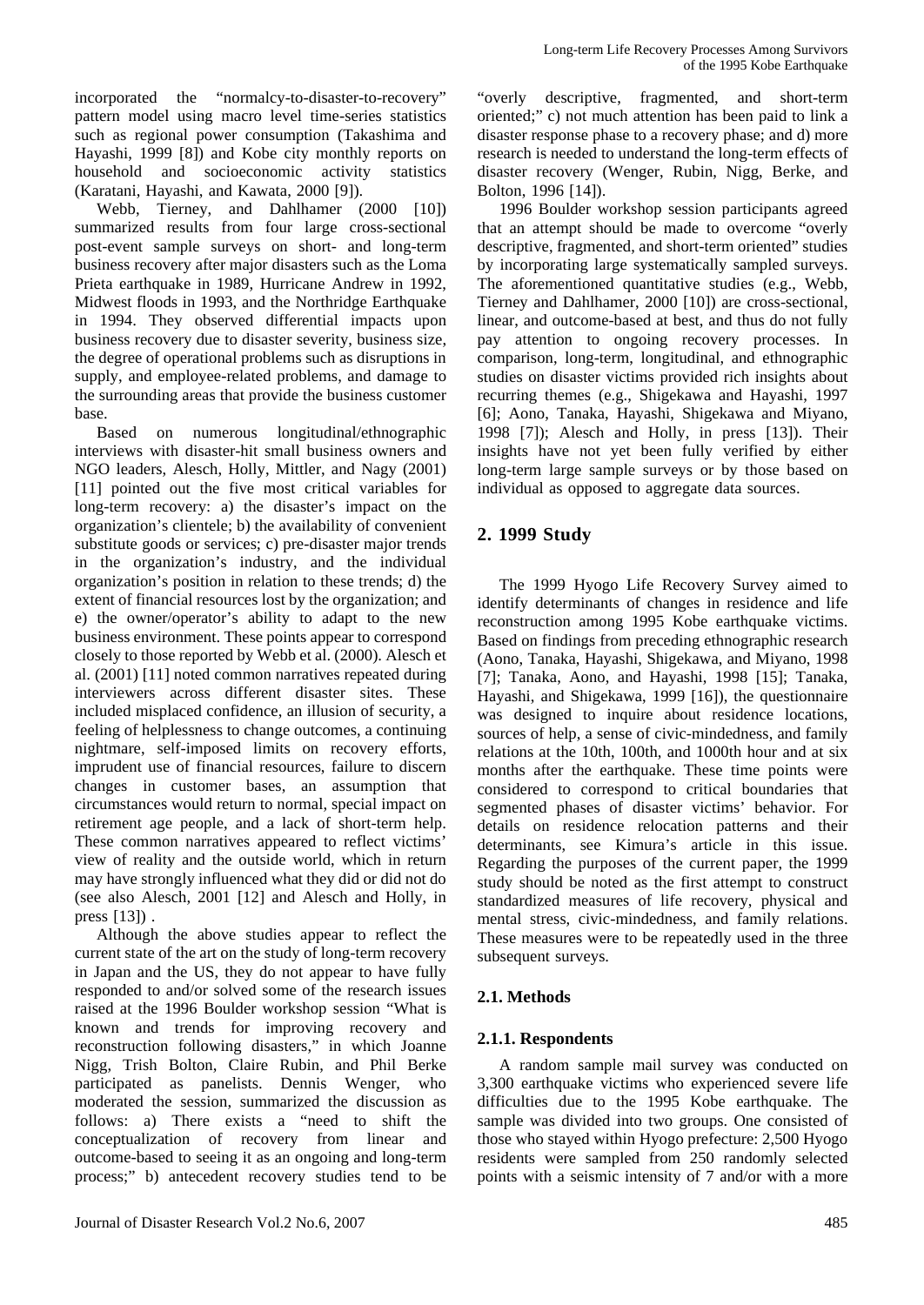

**Fig. 1.** Dual Scaling analysis of 1999 study civic-mindedness scale items.

than two month cutoff from the city gas supply. The other group consisted of those who left Hyogo prefecture: 800 Hyogo residents who left the prefecture were randomly selected from the subscribers' list for a Hyogo Government newsletter aimed at Hyogo victims leaving the prefecture. 3,300 questionnaires were mailed at the beginning of March 1999 and 993 (683 Hyogo and 313 Hyogo residents who left the prefecture) were returned by the end of March. Of these, 915 responses (623 or 25.7% from Hyogo and 292 or 37.1% from outside of Hyogo) were valid.

#### **2.1.2. Instruments**

Based on findings from preceding ethnographic research, the questionnaire was designed to inquire about life environments at the 10th, 100th, and 1000th hour and month 6 after the earthquake. These time points were found to correspond to critical boundaries that segmented phases of disaster victim behavior (Tanaka, Hayashi, and Shigekawa, 1999 [16]). The questionnaire included the following four scales that measured family functioning, civic-mindedness, physical and psychological stress, and life recovery.

The family functioning scale is a 16-item Thurstone scale, which measures the two critical dimensions of family relations, family adaptability and cohesion (Olson, Russell, and Sprenkle, 1979 [17]; Tatsuki, 1999 [18]). Family adaptability is defined as a family system's

ability to change its power structure, role relations, and relationship rules in response to situational and developmental stress. Family cohesion is the emotional bonding that family members feel to each other. Normally, moderate family adaptability and cohesion is optimal; too much or too little is considered dysfunctional. However, Families are known to become extreme on either dimension in order to adjust to crisis situations.

The civic-mindedness scale is a 20 question trichotomous instrument that measures self-governance and community solidarity. This scale was specifically developed for the 1999 study based on conceptual clustering of the preceding literature on civil society and civic-mindedness (Rousseau, 1913/1762 [19]); Kline, 1994 [20]); Burchell, 1995 [21]). Each dimension is bipolar. The self-governance dimension contrasts valuation based on internal criterion (self-governance) with that based on external/societal criterion. The community solidarity dimension contrasts cooperation (community solidarity) with non-cooperation. For each of 20 items, respondents chose one of the bipolar options on either dimension or a neutral answer ("cannot decide either").

The physical and psychological stress scale consists of 6 physical and 6 psychological stress items selected from 111 stress symptom items part of the 1995 Japan Red Cross Stress Study (Hayashi, Nishio, Sugawara,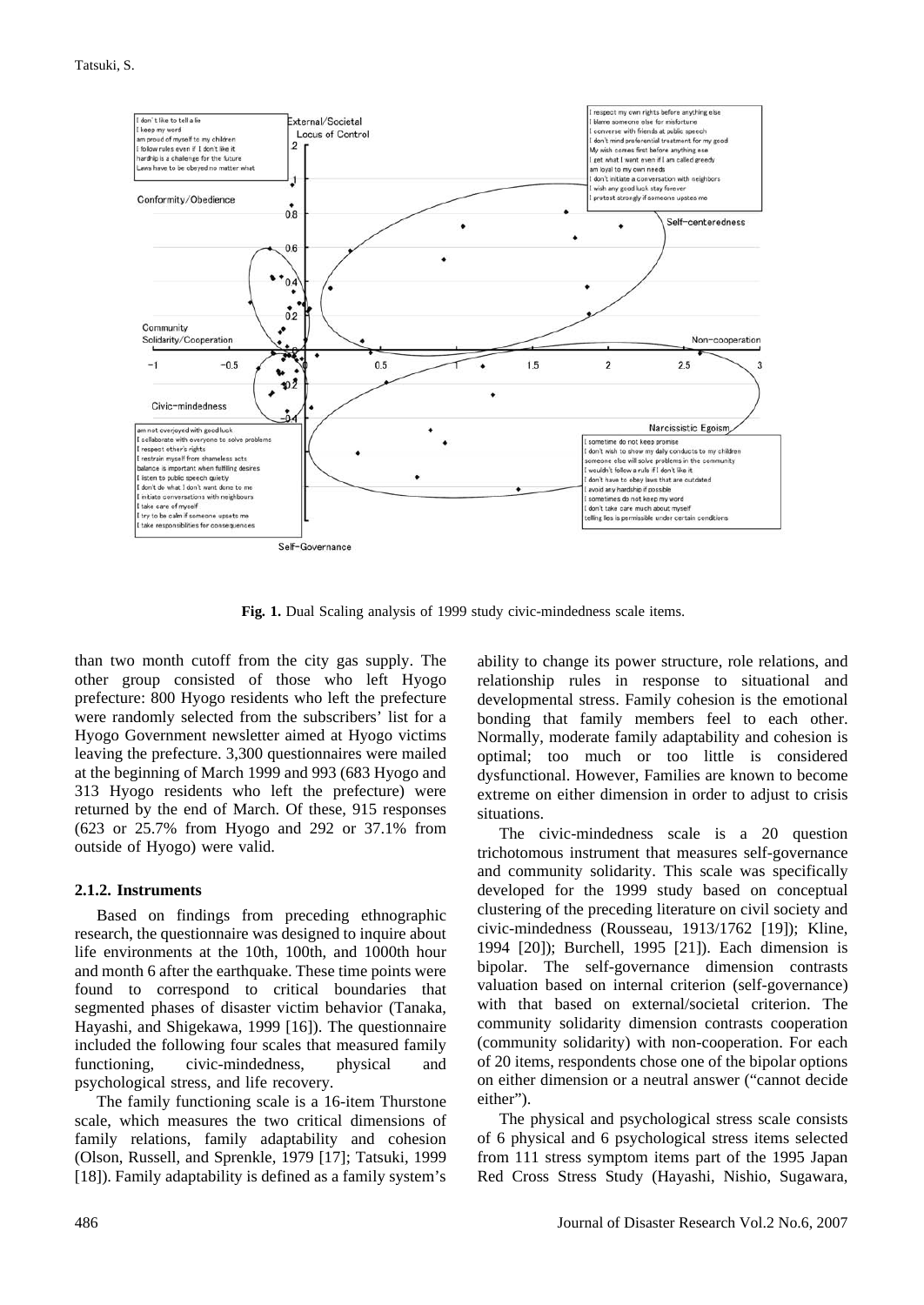



**Fig. 2.** Changes in civic-mindedness pre- & postearthquake: Results from the 1999 Hyogo life recovery survey (1) (N=993).

Monma, Kohno, Makishima, Numata, and Nemoto, 1996 [22]). Factor analysis with a varimax rotation of these 12 items in original Japan Red Cross Study data showed a clear two factor simplex structure with psychological stress on the first factor and physiological stress on the second.

The life recovery scale is a 14 item 5-point Likert scale that asks subjective evaluations of life fulfillment compared to pre-earthquake days, life satisfaction, and future prospects. 7 items ask the degree of life fulfillment in such areas as daily living, work, the meaning of life, social life, enjoyment, hope, and liveliness of everyday life. 6 life satisfaction items inquire about satisfaction in everyday life, health, human relationships, household finance, family life, and work. One item was used to ask about prospects in the respondent's life one year from now.

#### **2.2. Results**

Family Relations. During an emergency, family system adjustment to earthquake turmoil was characterized by closer family ties (high family cohesion) and by clear parental leadership (i.e., low family adaptability). The majority of families, however, did not stay at the same level and returned to a more balanced level between 1,000 hours and month 6: Respect for individuality and autonomy (i.e., lowered cohesion) and for more democratic leadership structure (i.e., more balanced adaptability) were recovered. Families that reported a balanced level of cohesion and adaptability during recovery were the most functional in promoting individual recovery and in alleviating stress. For details on findings, see Tatsuki and Hayashi (2000  $[2]$ ).

Adaptive construction of new reality: A rise of civic-mindedness. Dimensions of a civic-mindedness scale. In order to identify basic dimensions of civic-mindedness, 20 trichotomous questions were asked. Dual scaling analysis (Nishisato, 1980 [23]) was conducted on responses to these questions. The most dominant solution was a pattern of "cannot decide either" and second and third response patterns were used for further analysis. A scattergram (**Fig. 1**) displays item



**Fig. 3.** Level of civic-mindedness by degree of recovery: Results from the 1999 Hyogo life recovery survey (2) (N=993).

weights for the second (horizontal axis) and the third (vertical axis) solutions. The second solution differentiated between community solidarity/ cooperation (left) and non-cooperation (right) orientation. The third solution differentiated between external/societal-criterion-based (top) and selfgovernance (bottom) valuation.

Based on these two axes, items were clearly grouped into four quadrants. The first quadrant or the top right corner was termed self-centeredness, which was characterized by high non-cooperation and high external criterion-based valuation. Self-centeredness items included such wording as "respect my own rights before anything else," "blame someone else for misfortune," "converse with friends at public speeches," and "don't mind preferential treatment for my benefit.'

While self-centeredness depends on others to feel better or one-up on others, narcissistic egoism (bottom right quadrant) depends on the individual's value system alone. Narcissistic egoism items included such wording as "sometimes do not keep promises," "won't follow rules if I don't like them," and "avoids hardship if possible."

The top left quadrant was termed conformity/ obedience, characterized by high community solidarity and high external/societal valuation. Conformity/ Obedience items included such wording as "don't like to tell a lie," "keep my word," "follow rules even if I don't like them," and "hardship is a challenge."

In contrast to conformity/obedience, civicmindedness, in the bottom left quadrant, was characterized by high self-governance and high community solidarity. Civic-mindedness items included such phrases as the following:

Self-governance

- 1. Am not overjoyed with good luck
- 2. I restrain myself from shameless acts
- 3. I try to be calm if someone upsets me
- 4. Balance is important when fulfilling desire
- 5. I take care of myself
- 6. I try to keep my word

Community Solidarity

1. I collaborate with others to solve problems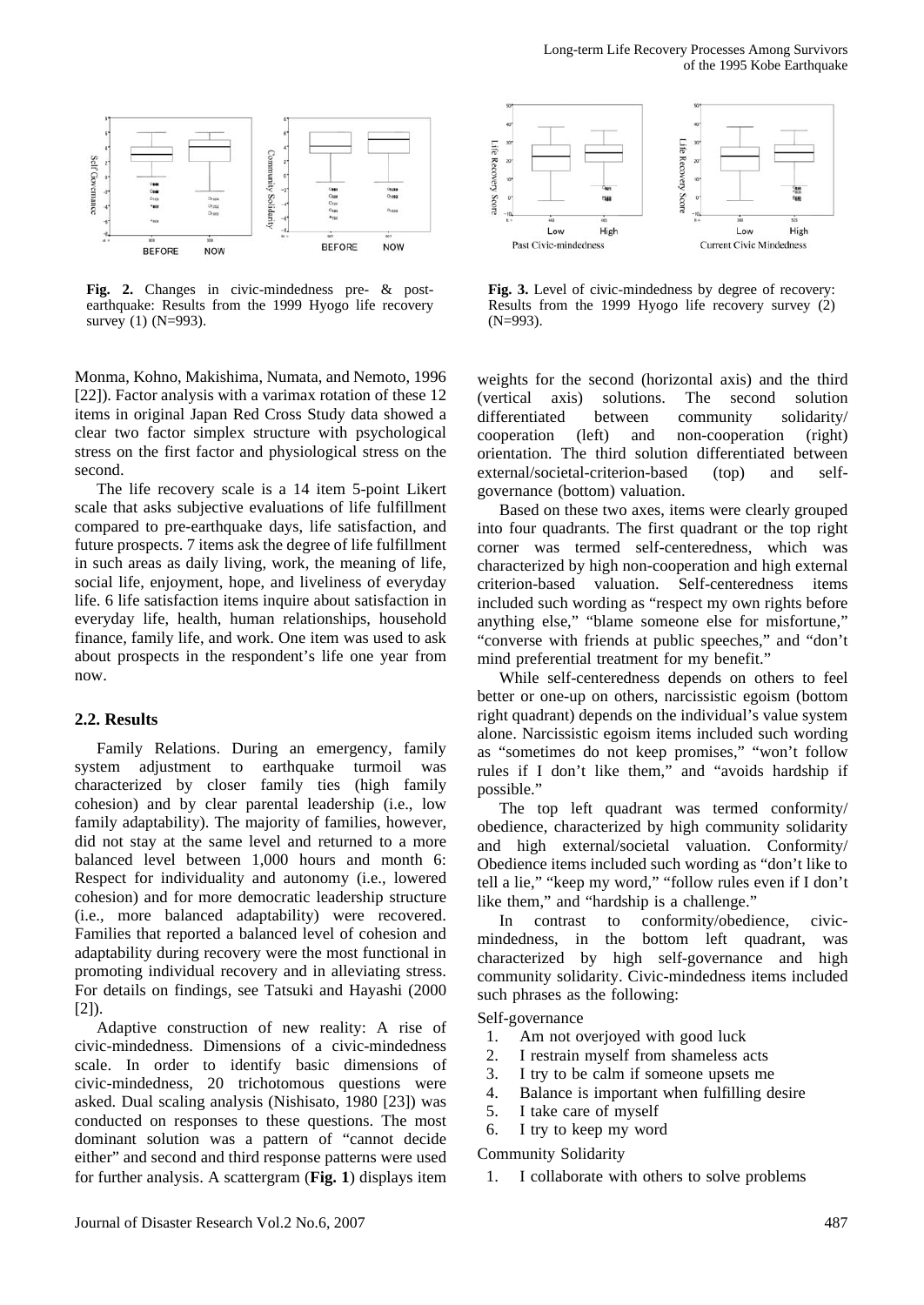

**Fig. 4.** Seven critical elements for life recovery (Jul. to Aug., 1999).

- 2. I respect others' rights
- 3. I listen to public speeches quietly
- 4. I do unto others as I would have done to me
- 5. I initiate conversations with neighbors
- 6. I take responsibility for consequences

Reflection on pre- to post-earthquake changes in civic-mindedness. Respondents were requested to evaluate their sense of civic-mindedness before and after the earthquake. Responses from the 6 self-governance and 6 community solidarity items above were added and scores obtained, respectively. **Fig. 2** indicates that both self-governance (left) and community solidarity (right) scores increased from pre- to post-earthquake occasions. Note that although separate scores were obtained from each of the other three quadrants of self-centeredness, narcissistic egoism, and conformity/obedience, no apparent change was observed from pre- to post-earthquake times among these scores. The adaptive nature of the changed worldview on society is detailed in **Fig. 3**, which shows that those who reported high civic-mindedness (a sum of self-governance and community solidarity scores) post-earthquake tended to recover better from the disaster (left) and were less stressed (right) than those who reported low civic-mindedness. These findings suggest that earthquake disaster experience caused many survivors to change their internal value system, that they constructed a new civic-minded worldview as a result of adaptation to a new environment, and that these changes in civic-mindedness were responsible for elevating both their subjective evaluation of life recovery and their coping with life stressors.

The 1999 Life Recovery Survey was exploratory and developmental in nature. Four sets of scales developed showed empirical evidence for continued use. An operational measure of life recovery was developed first,

involving a 14-item life recovery scale covering three related but conceptually different areas – a level of life fulfillment compared to pre-earthquake, life satisfaction in current daily life, and prospects. This scale was repeatedly used in the three subsequent surveys as a dependent/criterion measure. A Japanese version of Family Adaptability and Cohesion Evaluation Scale demonstrated predicted relations with individual life recovery: Those who enjoyed functional family relationships showed significantly higher life recovery. Third, a physical and mental stress scale developed demonstrated clear relations to both life recovery and family functioning. Fourth, a concept of civic-mindedness was constructed as a predictor of life recovery and its operationalized measure was developed. The 1999 survey found a rise in civic-mindedness among people from pre- to post-earthquake. Those high in self-governance and/or solidarity, two dimensions of civic-mindedness, reported higher life recovery and lower physical or mental stress (Tatsuki and Hayashi, 2000 [2]).

#### **3. 2001 Study**

The research frame development for the 2001 study was guided by 1999 study results and by findings that were obtained through a series of grassroots stakeholder assessment workshops on life recovery conducted during summer 1999 (Kobe City Research Committee on Disaster Recovery, 2000 [24]); Tatsuki and Hayashi, 2001 [3]). The assessment identified major factors determining life recovery among those who experienced damage and loss during and after the 1995 Kobe earthquake. Residents from all of Kobe's nine wards and three special interest groups provided assessments of life recovery at grassroots workshop sessions. This yielded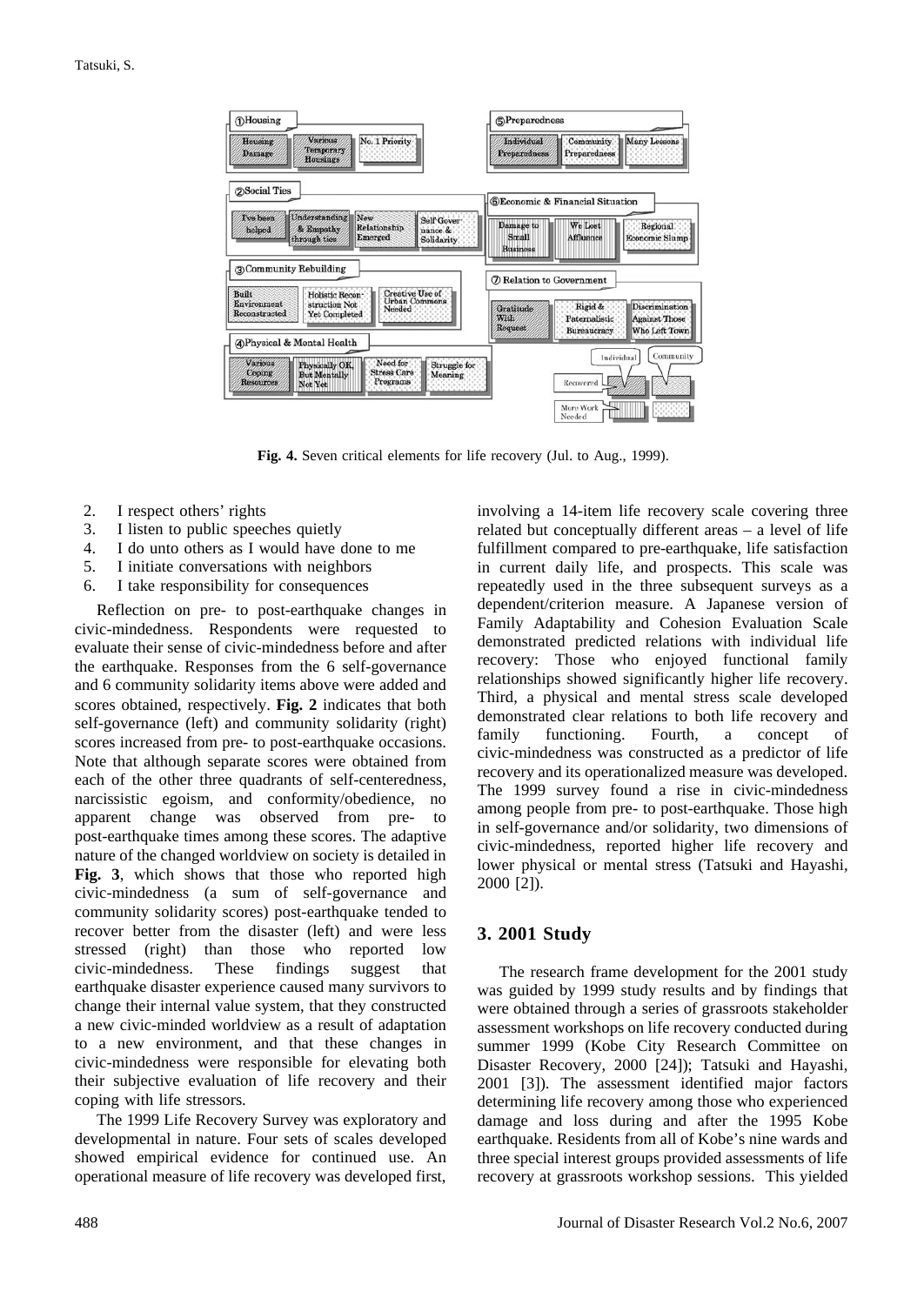| Scale                             | Description                                                                                                       |
|-----------------------------------|-------------------------------------------------------------------------------------------------------------------|
| Housing                           | Relocation due to the earthquake                                                                                  |
|                                   |                                                                                                                   |
| <b>Social Ties</b>                | Self-Governance, Community Solidarity, Community Participation, Social Trust,<br>Family Cohesion and Adaptability |
| <b>Community Rebuilding</b>       | Awareness of Urban Commons                                                                                        |
| Physical and Psychological Health | Physical and Mental Stress Symptom Checklist, General Health Practices Index                                      |
| Preparedness                      | Awareness/Preparedness for the next major earthquake                                                              |
| Economic/Financial Situation      | Increase/Decrease in Household Income, Expenditure, and Savings                                                   |
| <b>Relation to Government</b>     | Paternalistic, Liberal, and Communitarian Views of Government, Willingness to Pay<br>(WTP)                        |
| Life Recovery                     | Life fulfillment, Life satisfaction, One year prospect                                                            |
| Social Desirability               | <b>MMPI</b> Lie Scale                                                                                             |

Table 1. Overview of 2001 study independent and dependent scales.

1,623 opinion cards which were taken back to the laboratory, where conceptual clustering was attempted, creating seven mutually exclusive supercategories – housing, social ties, community rebuilding, physical and mental health, preparedness, economic and financial situation, and relation to government. Each supercategory was divided into subcategories evaluated on two dimensions: whether they refer to an individual or a community as a whole and whether it was recovered or more work was needed. **Fig. 4** shows color-coded assessment results for subcategories within each supercategory or life recovery element. For details on the 1999 grassroots assessment workshop, see Tamura's article in this issue.

The 2001 study aimed to develop valid and reliable scales for the seven critical life recovery elements. The scale construction strategy was guided by elaborating which subcategories were judged to be "more work needed" within each supercategory. "Number one priority," for example, was placed to solve issues related to housing. Relocation experience due to the earthquake was used as a measure of housing. Because more work was needed to empower self-governance and solidarity in social ties, further item selection and refinements were attempted in the 1999 study product civic-mindedness scale. For data analysis, the 2001 study conducted a general linear model or GLM analysis to determine which variables or what combinations of variables best predicted life recovery outcome among citizens.

#### **3.1. Methods**

#### **3.1.1. Respondents**

In January 2001, 3,300 questionnaires were mailed to adults over the age of 20 who resided in the Kobe-Hanshin region at the time of the 1995 Kobe earthquake, and 1,203 valid responses were returned (36.5%). It had been intended that the same respondents who participated in the 1999 survey would again be

studied in the 2001 survey, but due to confidentiality requirements by the Hyogo Prefecture government commissioning the four consecutive surveys, it became clear that mailing new questionnaires to the same respondents would violate the prefecture's privacy protection policy because of the lack of signed consent from 1999 survey participants. For the 2001 survey, ten new respondents were sampled from each of the same 250 research points that the 1999 study used, and 80 extra points in the Northern and Western wards of Kobe were included. These two wards were the only two out of nine wards not surveyed in the previous 1999 survey. Residents at these new points did not experience as devastating an earthquake impact as residents at the other 250 points, but suffered from the same degree of socioeconomic impact as those residing in the rest of the Kobe-Hanshin region. Like the other 250 points, ten respondents were randomly selected from each of the new 80 points. Efforts were also made to ensure a gender balance. The 1999 study surveyed heads of households. This caused the sample to be unequally male-dominated in the 1999 study data. The 2001 survey targeted men and women over the age of 20 to ensure a gender balance.

#### **3.1.1. Instruments**

The 1999 grassroots assessment proposed seven critical elements that determined life recovery among Kobe earthquake survivors. Scales/items were constructed to capture each of these elements. These scales/items were designed as predictor variables in research design. For the criterion/dependent variable, the life recovery scale constructed in the 1999 survey was used for the current study (**Table 1**).

**Life Recovery.** The life recovery scale consists of 14 five-point Likert scale items that asked about 1) the fulfillment of daily activity, social relationship, subjective well-being compared to pre-earthquake days (7 items); 2) life satisfaction (6 items); and 3) one year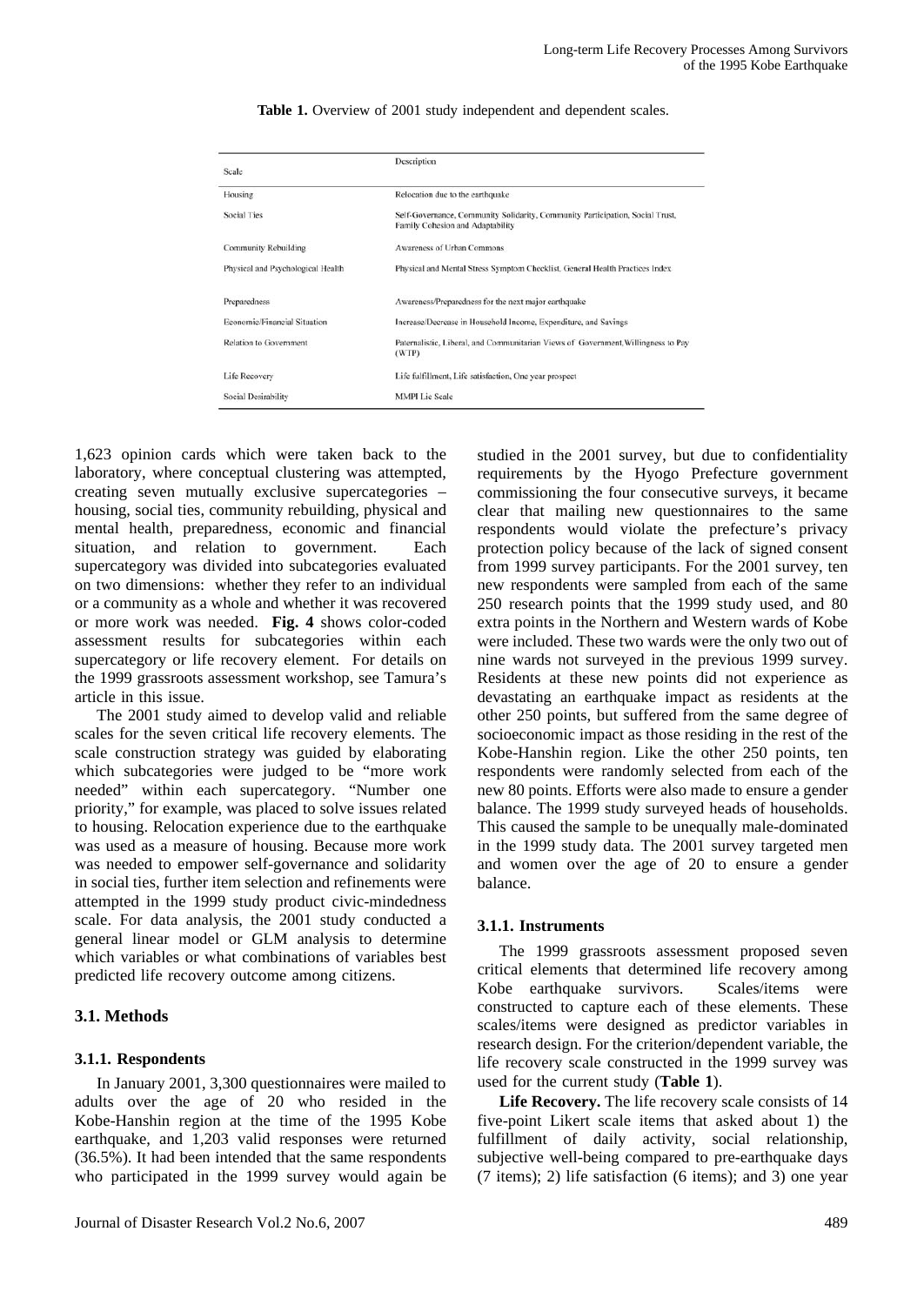prospect (1 item). These 14 items were originally developed in the 1999 Kobe survey and showed unidimensionality with high reliability (Cronbach's alpha was .91) (Tatsuki and Hayashi, 2000 [2]).

**Housing.** A measure of housing for the 1999 study was whether respondents experienced relocation due to earthquake damage. It was postulated that relocation made housing one of the most important critical elements in the 1999 grassroots assessment workshop. The study prepared other measures for housing, including how settled respondents felt at their places, types of current housing, and the structure of housing units. It became evident in GLM analysis that relocation experience was one of the best housing element indicators and the rest did not provide much empirical support to qualify them for housing variables.

**Social Ties.** The civic-mindedness scale is an 8 question dichotomous instrument measuring self-governance and community solidarity. This scale was originally developed for the 1999 study and was based on conceptual clustering of preceding literature on civil society and civic-mindedness (Tatsuki and Hayashi, 2000 [2]). The scale's content dimensions were then qualitatively cross-validated by the 1999 grassroots assessment workshop on life recovery. For the 2001 study, 8 items were further selected from the original 20 item civic-mindedness scale based on face validity analysis of original items. Changes were also made from trichotomous to dichotomous response options. A neutral answer option ("cannot decide either") was excluded in the hope for controlling response biases toward moderate answers. Each dimension is bipolar. The self-governance dimension contrasts a strong sense of individuality/ self-control (self-governance) with a weak sense of individuality/self-control. The community solidarity dimension contrasts cooperation (community solidarity) with non-cooperation. For each of the 8 items, respondents chose one of the bipolar options for either dimension.

Four items were prepared to ask the level of community participation. One yes-no answer item asked about participation in neighborhood clubs and associations. Three items questioned the degree of involvement in neighborhood events such as festivals and sports days on a 3-point (always, sometimes, never) Likert scale.

Two items measured the degree of social trust, which enables a person to go beyond personal boundaries and communicate with strangers. These items were "Most people are trustworthy" and "Other people may exploit me if I am not careful (reverse item)." These two yes-no items were selected from general social trust scale as reported by Yamagishi (1998) [25].

FACESKGIV-16, a measure of family functioning constructed for the 1999 study (Tatsuki and Hayashi, 2000 [2]) was used in the 2001 study.

**Community Rebuilding.** The 1999 grassroots assessment concluded that "community feeling"

(MacIver, 1924 [26]) was closely associated with and could be promoted by a sense of communal ownership of things such as favorite neighborhood landscape, street trees, and flowers (Tamura, 1999 [27]). The 1999 grassroots assessment termed these communally owned goods "urban commons" and indicated that richly embedded urban commons facilitate active citizenship for community rebuilding (Maki, Hayashi, Tatsuki, and Takashima, 2000 [28]). For the 2001 study, 11 concrete urban commons were used to estimate motivation toward community rebuilding. Respondents were asked to check their sense of communal ownership toward any of these 11 items. The more respondents sensed communal ownership, the more they were considered as motivated toward community rebuilding.

**Physical and Psychological Health.** Respondents' judgments of physical and mental health were measured by physical and psychological stress scales consisting of 6 physical and 6 psychological stress items. The scale was identical to that used in the 1999 study. The scale consists of physical and mental stress subscales. The physical stress subscale is a 6 item 5-point Likert scale and its Cronbach's alpha in the 1999 study was .88. The mental stress subscale is a 6 item 5-point Likert scale. Cronbach's alpha in the 1999 study was .91. To measure respondents' general health practices, 8 items were prepared to ask the degree of daily activities such as drinking, physical exercise, smoking, sleep, balanced diet, regular breakfast intake, work hours, and stress symptom awareness (cf., Belloc and Breslow, 1972 [29]).

**Preparedness.** Respondents were asked about the perceived risk of damage caused by the Nankai-Tohnankai earthquake expected to occur in the next 5 years. The 6 item 5-point Likert scale (least probable to most probable) asked about damage such as personal injury or death of significant others, serious housing damage, damage to household income and assets, long recovery time, widespread damage to public facilities, and major changes in community relations.

**Economic and Financial Situation.** According to macro economic statistics, local economic activities returned to the pre-earthquake level. On a microeconomic level, Kobe citizens often claim that their household financial situations are only 80% of the pre-earthquake level. To identify subjective evaluation of household financial situations, respondents were asked to choose from among increase, decrease, or no change in their household income, expenditures, and savings after the earthquake.

**Relation to Government.** The 1999 disaster process study showed a significant increase in civic-mindedness among some citizens. The Kobe TQM assessment indicated that other people still maintained a paternalistic view of the government. Okamoto (1997) [30] classified the relation to government into paternalistic, liberal, and communitarian orientations. Based on his model, four questions were asked on how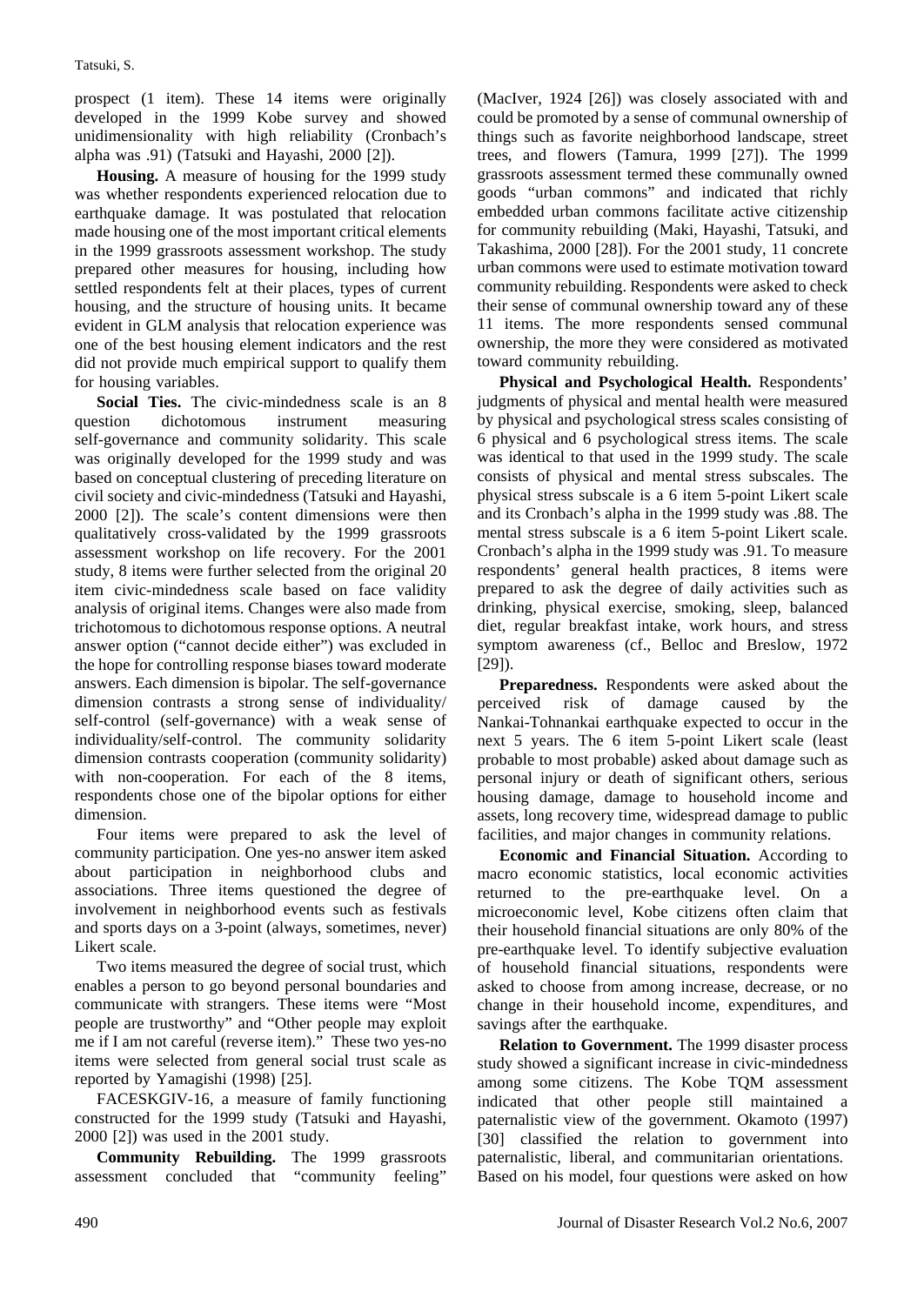| Source of Variance                      | Type III SS | df             | MS     | F value      | p        | partial n <sup>2</sup> |
|-----------------------------------------|-------------|----------------|--------|--------------|----------|------------------------|
| Corrected Model                         | 702.311     | 293            | 2.397  | 4.360 ***    |          | 0.584                  |
| Intercept                               | 0.000       | 1              | 0.000  | $0.001$ n.s. |          | 0.000                  |
| Damage                                  |             |                |        |              |          |                        |
| House Damage                            | 0.955       | 3              | 0.318  | $0.579$ n.s. |          | 0.002                  |
| Furniture Damage                        | 2.116       | 9              | 0.235  | $0.428$ n.s. |          | 0.004                  |
| Economic Damage                         | 2.736       | 4              | 0.684  | $1.244$ n.s. |          | 0.005                  |
| Demography                              |             |                |        |              |          |                        |
| Locality                                | 7.817       | 16             | 0.489  | $0.889$ n.s. |          | 0.015                  |
| Locality*Economic Damage                | 81.829      | 119            | 0.688  | $1.251$ **   |          | 0.141                  |
| Sex                                     | 0.984       | 1              | 0.984  | 1.790 n.s.   |          | 0.002                  |
| Generation                              | 15.848      | $\overline{2}$ | 7.924  | 14.415 ***   |          | 0.031                  |
| Occupation                              | 16.149      | 9              | 1.794  | $3.264$ ***  |          | 0.031                  |
| House Damage*Sex                        | 4.222       | 3              | 1.407  | $2.560$ *    |          | 0.008                  |
| House Damage*Generation*Occupation      | 69.058      | 86             | 0.803  | $1.461$ ***  |          | 0.121                  |
| <b><i>DHousing</i></b>                  |             |                |        |              |          |                        |
| <b>Relocation Experience</b>            | 2.332       | 1              | 2.332  | $4.242$ *    |          | 0.005                  |
| 2 Social Ties                           |             |                |        |              |          |                        |
| <b>Family Cohesion</b>                  | 13.515      | 3              | 4.505  | 8.195 ***    |          | 0.026                  |
| <b>Family Adaptability</b>              | 6.925       | 3              | 2.308  | 4.199 ***    |          | 0.014                  |
| Self Governance                         | 2.263       | 1              | 2.263  | $4.117$ **   |          | 0.005                  |
| <b>Community Solidarity</b>             | 2.990       | 1              | 2.990  | $5.439$ **   |          | 0.006                  |
| <b>Community Activity Participation</b> | 4.827       | 1              | 4.827  | 8.781 ***    |          | 0.010                  |
| Social Trust                            | 7.947       | 1              | 7.947  | 14.456 ***   |          |                        |
| 3Community Rebuilding                   |             |                |        |              |          | 0.016                  |
| Urban Common.s.                         | 2.025       | 1              | 2.025  | $3.684$ *    |          | 0.004                  |
|                                         |             |                |        |              |          |                        |
| 4 Physical and Mental Stress            |             |                |        |              |          |                        |
| <b>Physical Stress</b>                  | 1.114       | 3<br>3         | 0.371  | $0.676$ n.s. | $***$    | 0.002                  |
| <b>Psychological Stress</b>             | 57,008      |                | 19.003 | 34.568       |          | 0.102                  |
| Physical * Psychological Stress         | 17.631      | 8              | 2.204  | 4.009 ***    |          | 0.034                  |
| General Health Practice                 | 7.306       | 1              | 7.306  | 13.291 ***   |          | 0.014                  |
| 5Preparedness                           |             |                |        |              |          |                        |
| Future Earthquake Damage                | 3.581       | 1              | 3.581  | $6.515***$   |          | 0.007                  |
| 6 Economic/Financial Situation          |             |                |        |              |          |                        |
| Income                                  | 17.437      | 3              | 5.812  | 10.573 ***   |          | 0.034                  |
| Savings                                 | 2.473       | 3              | 0.824  | 1.499 n.s.   |          | 0.005                  |
| Expenditure                             | 2.928       | 3              | 0.976  | 1.776 n.s.   |          | 0.006                  |
| <b>7</b> Relation to Government         |             |                |        |              |          |                        |
| Communitarianism                        | 1.420       | 1              | 1.420  | 2.584 n.s.   |          | 0.003                  |
| Willingness to Pay                      | 4.291       | 1              | 4.291  | 7.806 ***    |          | 0.009                  |
| Communitarianism*WTP                    | 1.909       | 1              | 1.909  | $3.472$ *    |          | 0.004                  |
| Social Desirability Bias                | 2.041       | 1              | 2.041  | 3.712        | $^\star$ | 0.004                  |
| Error                                   | 501.598     | 910            | 0.551  |              |          |                        |
| Total                                   | 1202        | 1203           |        |              |          |                        |

**Table 2.** 2001 life recovery survey general linear model analysis results.

\*\*\* p<.01 \*\* p<.05 \* p<.10 n.s. Not Significant

0.365

to enforce garbage separation rules, how to revitalize community activities, how to save lives in major disasters, and how to promote community development. Respondents were also asked how much money and time they were willing to spend to maintain their community. The amount they were willing to pay (WTP) for local park maintenance, community festivals, and neighborhood activities was used as a six-item scale of communitarian orientation.

**Social Desirability.** Questionnaire surveys are affected by response biases such as social desirability and defensiveness. To estimate and statistically control response bias, 10 yes-no social desirability items were selected from the MMPI lie scale (Oguchi, 2001 [31]).

#### **3.2. Results**

Predictor variables in the 2001 study included earthquake hazard, demographic variables, and seven critical elements. Their effects on life recovery scores were examined. Because some predictors were categorical variables such as house damage (fully, half, partial, no damage), gender (male, female), generation (young adult, middle, old), occupation (classified into 10 categories), and household financial situation (increase, decrease, no change), and other predictors were scaled (e.g., indices for social ties, local commons, preparedness, physical and mental health, relation to government, and social desirability), the General Linear Model (GLM) was used to examine main and interaction effects on life recovery scores.

#### **3.2.1. Damage, Demography, and Damage-by-Demography Interaction**

Regarding damage directly or indirectly caused by earthquake hazards (i.e., house, furniture, and economic damage), no main effect was found on life recovery.

Generation and occupation were two of the most significant predictors among demographic variables. Young adults (those in their 20s and 30s) recovered significantly better than those in middle (40s and 50s) or old age (60 and over)  $(F_{2, 910} = 14.415, p < .01)$ . Occupation main effect was also significant ( $F_{9,910}$ =3.264, p<.01). Those who were in agriculture/fishery, students, and administrative jobs recovered better than those who were unemployed/retired, in blue-collar or sales clerk jobs.

Although damage main effect was not significant, this did not mean that direct or indirect damage had no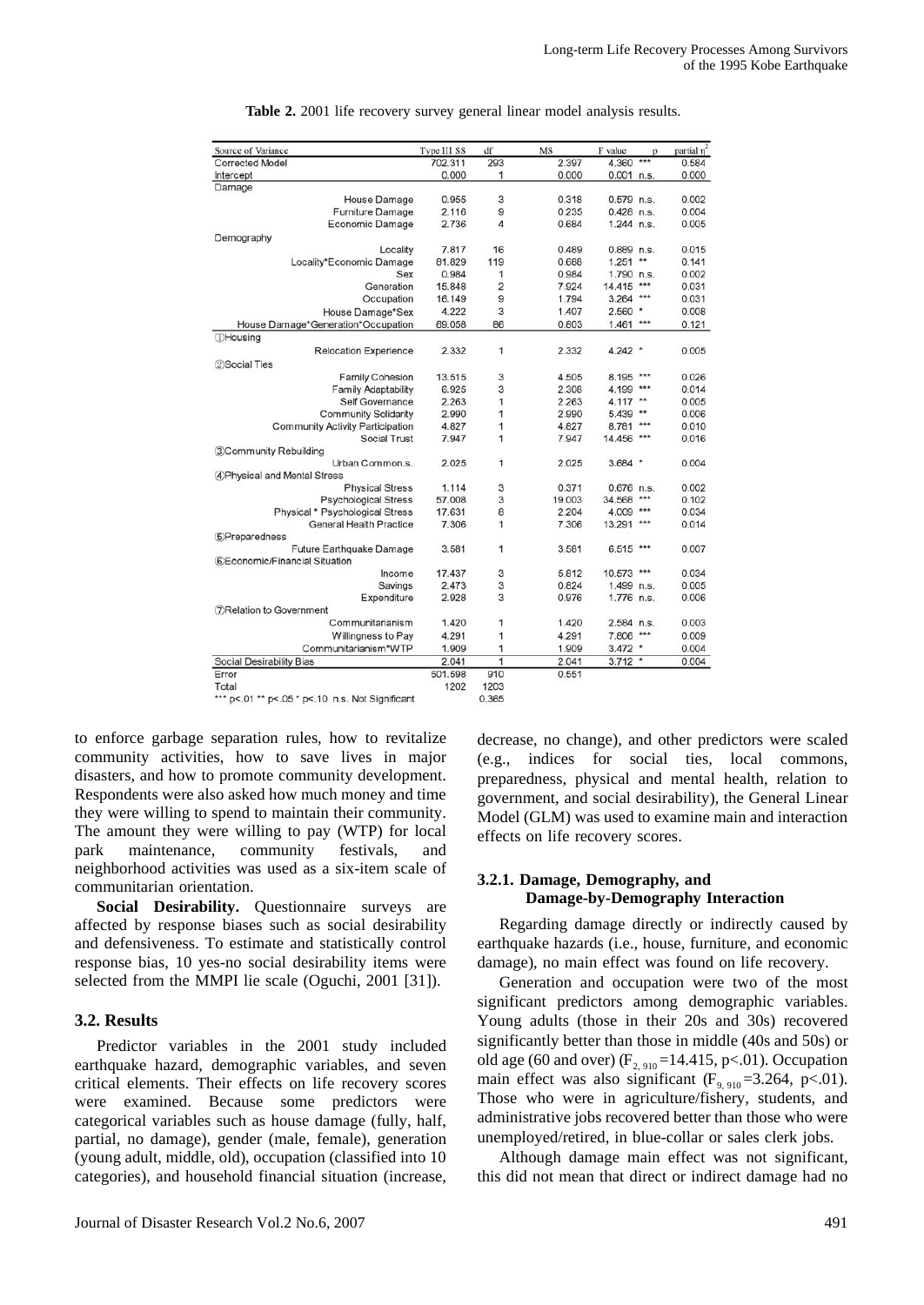impact. As **Table 2** shows, significant locality-by-economic damage  $(F_{119, 910} = 1.251, p < .05)$  and<br>house damage-by-occupation-by-generation damage-by-occupation-by-generation  $(F_{86, 910} = 1.461, p<0.1)$  interaction effects impacted on life recovery.

Young adults were found to recover better among most occupational categories. Young adults whose houses were fully damaged and who were proprietors, however, had difficulty in recovering their lives. Among those in their 40s or 50s, two groups were found to have difficulty –  $(1)$  those whose houses were completely destroyed and who were currently unemployed, and (2) those whose houses were half-damaged and who were proprietors. For those over the age of 60 whose houses were fully, half, or partially damaged, those who engaged in clerical or sales clerk jobs were the least recovered.

#### **3.2.2. Critical Elements**

For critical elements identified by the Kobe TQM assessment, all components were entered into the GLM model. All seven critical components turned out to show significant main effects on life recovery, as detailed below.

**Housing.** Whether one experienced house relocation due to the earthquake was used as a measure for housing. House relocation tended  $(F<sub>1, 910</sub>=4.242, p<.10)$  to lower life recovery scores.

**Social Ties.** The social ties component was measured by 1) civic-mindedness, 2) community participation, 3) social trust, and 4) family functioning (i.e., adaptability and cohesion) scales. Dual scaling (Nishisato, 1980 [23]) was used to scale response options and scaled scores were obtained for each of civic-mindedness and community participation scales. Dual scaling of an 8 item civic-mindedness scale yielded a two-dimensional structure in which 4 items were loaded high on the first dimension and reflected community cohesion, while the other 4 items were loaded high on the second self-governance dimension. Cronbach's alpha for a 4-item community solidarity subscale was .543 while that for the other 4-item self-governance subscale was .147. Community participation items were dual-scaled and the 3 item scale yielded Cronbach's alpha .848. The two item social trust scale was dual-scaled and two item scale showed Cronbach's alpha .411. Last, 8 items for each of family adaptability and cohesion were dual-scaled and scores used to measure family adaptability and cohesion. Cronbach's alpha for family adaptability and cohesion were .916 and .942, respectively.

All variables designated to social ties showed moderate to strong effects on life recovery. These included a sense of civic-mindedness that consists of self-governance  $(F<sub>1, 910</sub>=4.117, p<.05)$  and community solidarity ( $F_{1, 910} = 5.439$ , p<.05), the degree of actual community participation  $(F<sub>1, 910</sub>=8.781, p<.01)$ , and social trust  $(F<sub>1, 910</sub> = 14.456, p<0.01)$ .

Family systems also facilitated life recovery. The Circumplex model of marital and family systems defines family cohesion and adaptability as the two major factors deciding family relationship functioning (Olson, Russell, and Sprenkle, 1979 [17]; Tatsuki, 1999 [18]); Tatsuki and Hayashi, 2000 [2]). Those whose family cohesion was characterized by moderate levels of family cohesion ( $F_{3, 910}$ =8.195, p<.01) and family adaptability  $(F_{3, 910} = 4.199, p<01)$  reported higher life recovery.

**Community Rebuilding.** Dual scaling analysis of 11 items for urban commons yielded a two-dimensional structure, where the first dimension contrasted "no" to "yes" and "do not know" and the second dimension contrasted "yes" to "no" and "do not know." The first dimension was interpreted to reflect "definitive versus non-definitive" attitude, which was a part of response bias. In contrast, scaled values for "yes," "no," and "do not know" options in the second dimension appeared linear. Because of this, the second dimension solution was used as the scaled score for urban commons. Cronbach's alpha for urban commons scale was .726 for the current data.

No recovery of everyday life can be sensed in a no-man's land. It was hypothesized that recovery of everyday life was partly attributed to by an increased sense of stake-holdership in local urban commons. A sense of stake-holdership would increase people's involvement in community affairs and help increase a sense of normalcy in community life. GLM analysis results supported this hypothesis and showed that the more respondents were aware of urban commons, the better they recovered  $(F_{1, 910} = 3.684, p < .10)$ .

**Physical and Psychological Health.** Respondents' judgments on their physical and psychological health and the degree of daily health practices were measured by physical stress scale, mental stress scale, and general health practice index, respectively. 6 items measured each of physical and psychological stress. Cronbach's alpha for physical and mental stress scales were .894 and .943, respectively. Respondents' general health practices were measured by 8 item scale. Cronbach's alpha for general health practices was .537.

To detect non-linear relations between stress and life recovery, both stress scores were categorized into four ordered categories using quantiles. Psychological stress was a very strong linear predictor of life recovery  $(F_{3,910}=34.568, p<.01)$  – the single most influential predictor of life recovery among all predictors. The GLM model (**Table 2**) accounted for 58.4% of total variance, one sixth of which was accounted for by psychological stress (partial  $^2 = .102$ ). Physical stress was not found to have a statistically significant impact upon life recovery  $(F_{3, 910} = 0.676, n.s.).$  General linear model analysis showed a significant physical-by-mental stress interaction ( $F_{8, 910}$ =4.009, p<.01). For those whose psychological stress was very low or moderately low, moderate physical stress further facilitated a sense of life recovery. The degree of general health practices was a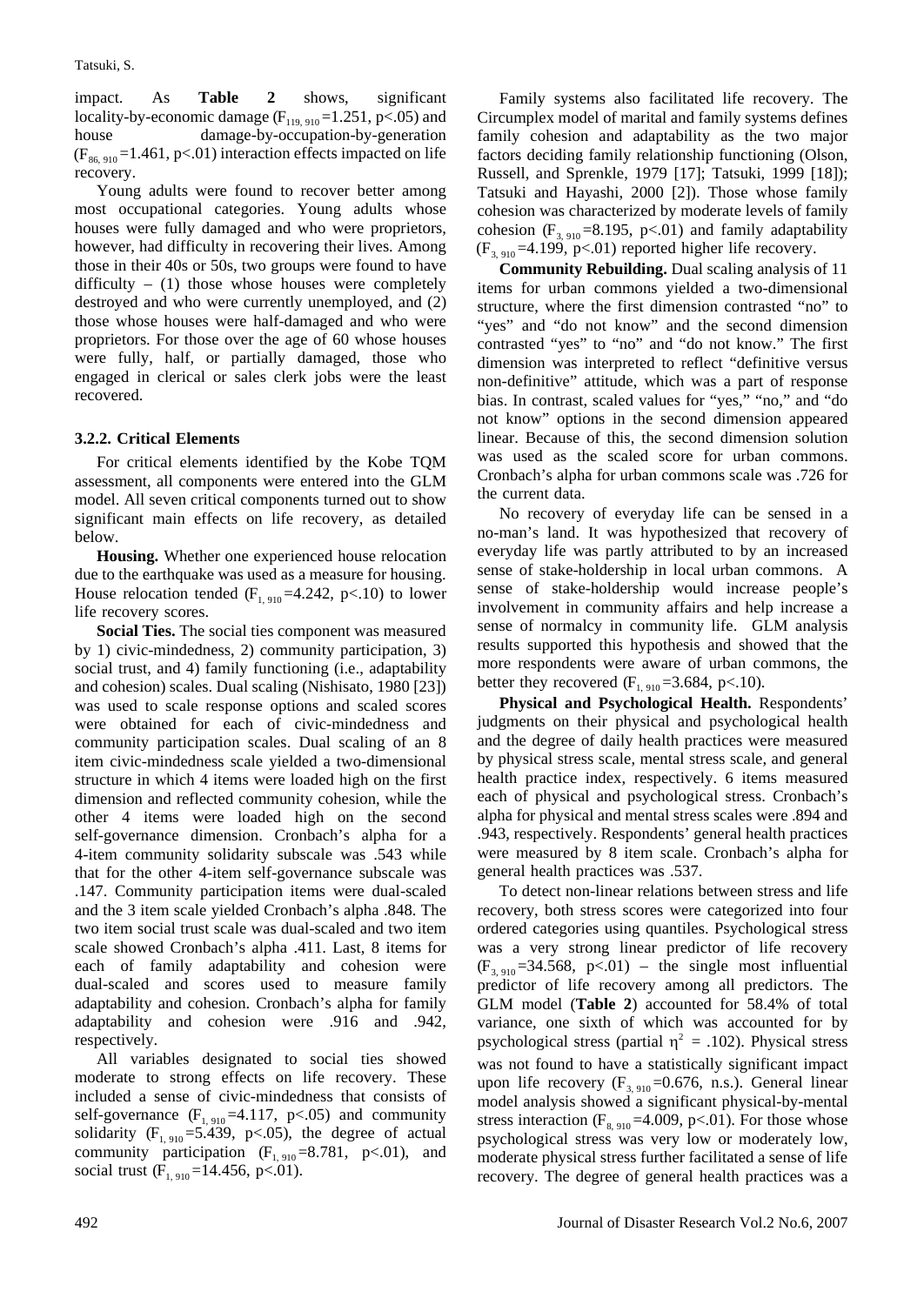

**Fig. 5.** Normalcy-to-disaster-to-recovery curve model.

significant predictor of life recovery  $(F<sub>1, 910</sub>=13.291)$ , p<.01).

**Preparedness.** The 1999 grassroots assessment suggested that a sense of life recovery was accompanied by the heightened sense of preparedness for disaster. The 2001 panel survey thus asked the degree of damage that respondents anticipated from the predicted Nankai-Tohnankai earthquake. Principal component analysis of the 6 items showed that the first solution accounted for 71.2% of total variance and only the first eigenvalue (4.27) exceeded 1, suggesting a clear unidimensional structure. The 6 item scale yielded Cronbach's alpha .918.

Contrary to the hypothesis, it was found that pessimistic expectation in future disasters – the higher expectation of personal injuries; death of significant others; serious damage to housing, income, and assets; longer time to recovery; and widespread damage to public facilities and community relations – was significantly associated with lower level of life recovery among respondents  $(F_{1, 910} = 6.515, p < 01)$ .

**Economic and Financial Situation.** Respondents were asked to compare pre-earthquake and current levels of household income, expenditure, and savings. Results showed that changes in income was a significant predictor of life recovery  $F_{3, 910}$ =10.573, p<.01). The better off respondents were in income, the better recovery they reported. Savings and expenditures did not, however, predict life recovery.

**Relation to Government.** 4 trichotomous items were prepared to ask respondents' views of the government in either paternalistic, liberal, or communitarian orientations. Dual scaling analysis of the 4 items revealed a 2 dimensional structure, where the first solution contrasted liberalism versus paternalism and the second solution differentiated communitarian from the other two orientations. Cronbach's alpha for liberalism-paternalism and communitarianism subscales were .362 and .345, respectively. GLM analysis showed that the communitarian subscale only weakly affected life recovery  $(F_{1, 910} = 2.584, n.s., p = .105)$ . In contrast, the six item willingness-to-Pay (WTP) scale for community



**Fig. 6.** Three recovery curve typologies.

affairs (Cronbach's alpha.899) was a significant predictor of life recovery. Those who are willing to pay more money and time for community affairs were found to recover better  $(F_{1, 910} = 7.806, p < .01)$ . A trend toward communitarinism and WTP interaction was found  $(F_{1, 910} = 3.472, p<.10)$ , suggesting that communitarians tended to be extraordinarily generous in offering time and money for community affairs.

**Social Desirability.** The 10 item social desirability scale was unidimensional and its Cronbach's alpha for all 10 items was .536. Social desirability weakly affected life recovery  $(F<sub>1, 910</sub> = 3.712, p<.10)$ , indicating that part of life recovery variance was weakly explained by the bias of respondents to state their situations as better than they actually were. That proportion as measured by partial  $\frac{2}{3}$  was only 0.4% and thus judged negligible.

#### **4. 2003 and 2005 Study**

The current paper's brief review of the literature showed a need to understand recovery as long-term, ongoing, individual processes by incorporating a systematic longitudinal methodology. The 2003 and 2005 Life Recovery Surveys directly examined these issues. Two additional sources of general literature were sought to build working models that conceptualized life recovery as long-term, ongoing, and individual processes. One source was a sociological view of how the reality of everyday life was constructed in transactions in a social context (Berger and Luckman, 1966) [32]. Based on this model, a "normalcy-todisaster-to-recovery" curve model was constructed (**Fig. 5**). Three recovery curves were identified by this model, i.e., return to normalcy, struggle for meaning, and retreat (**Fig. 6**).

The other rich source of previous literature on human recovery was in writings by psychologists and psychiatrists who had worked with holocaust survivors, hibakusha, Vietnam veterans, and dying patients (Frankl, 1959 [33]), Lifton, 1967 [34]); Kubler-Ross, 1969 [35]).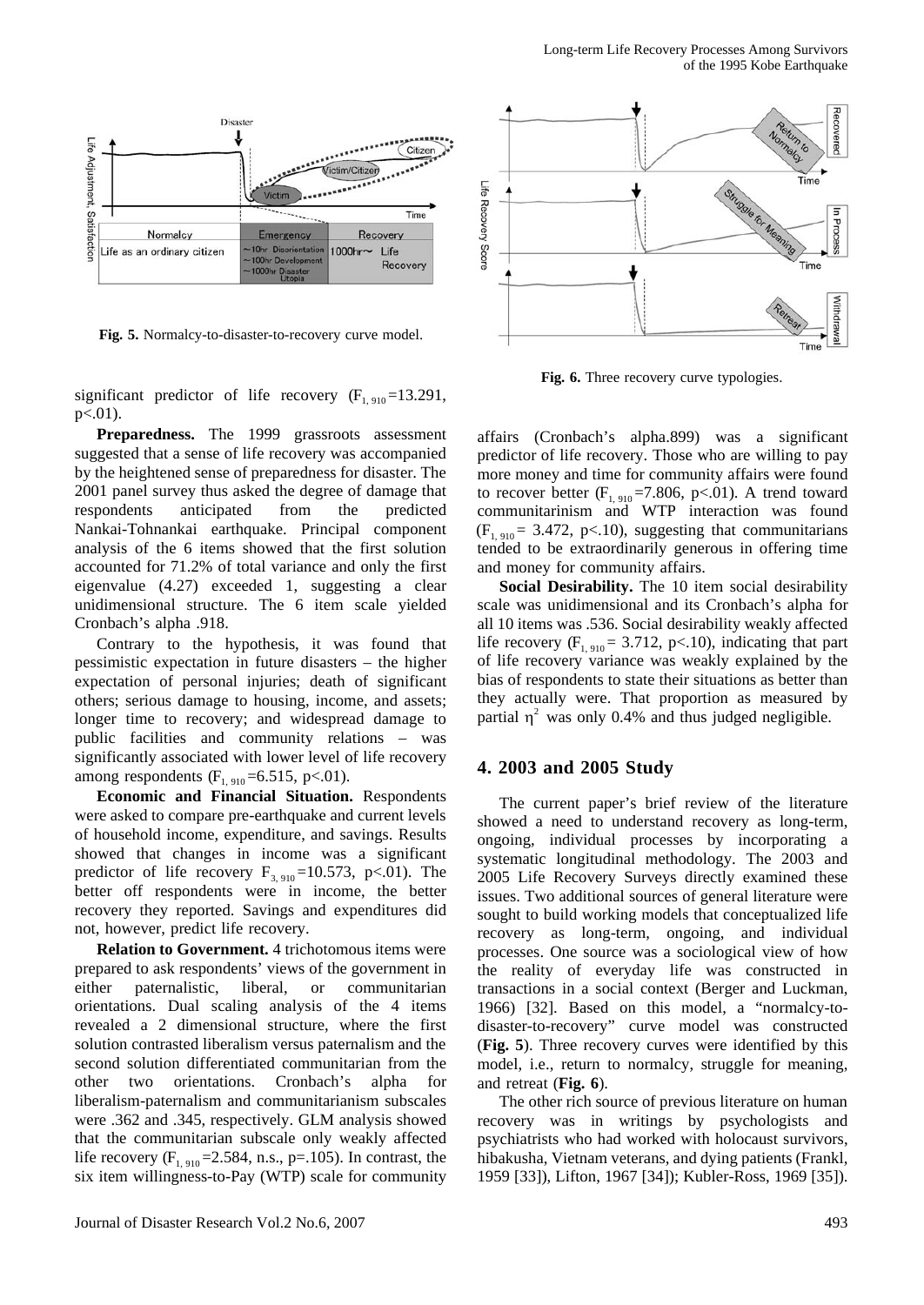

**Fig. 7.** Two-axis model of life recovery.

Their writings emphasized that victims never regained the same normalcy as before and that what mattered the most was how one reappraised the past event and made sense of it in the "here and now." Two axes were postulated in this model (**Fig. 7**) – (1) whether the earthquake was conceived to be a major life event (horizontal axis) and (2) whether life change after the earthquake was felt to be positive or negative (vertical axis).

Because of postulations of life recovery processes, 2003 and 2005 studies prepared three distinctively different types of variables: (1) Variables such as the seven critical elements that predicted life recovery processes and recovery outcomes were designated as independent variables. (2) Recovery process variables were constructed as intervening variables that were influenced by independent variables on the one hand and influenced life recovery outcomes on the other. (3) Life recovery outcome measures were treated as dependent variables. The 2003 and 2005 studies used structural equation modeling (SEM) that explained causal links among hazards and demographics, seven critical elements, life recovery processes and their outcomes as reported by 1995 Kobe earthquake survivors.

#### **4.1. Methods**

#### **4.1.1. Respondents**

The population of the 2003 and 2005 studies was the same as that of the 2001 study, about 2.5 million people who resided in areas hit hardest by the 1995 Kobe earthquake. This included residents in ten cities in the Kobe-Hanshin area and those on Awaji Island. The same 330 points were used. Two independent sets of ten residents over the age of 20 at each point were randomly selected for each study. The 2003 and 2005 questionnaires were mailed in January of 2003 and 2005. Valid responses numbered 1,203 (36.5%) for the 2003 survey and 1,028 (31.2%) for the 2005 study.

Table 3. Overview of seven critical element and life recovery outcome scales for 2003, and 2005 surveys.

| Scale                         | Description                                                                                                                                                                               |  |  |  |  |
|-------------------------------|-------------------------------------------------------------------------------------------------------------------------------------------------------------------------------------------|--|--|--|--|
| Housing                       | <b>Housing Satisfaction</b>                                                                                                                                                               |  |  |  |  |
| <b>Social Ties</b>            | Self-Governance and Community Solidarity, Community<br>Participation, Social Trust, Family Cohesion and Adaptability                                                                      |  |  |  |  |
| <b>Community Rebuilding</b>   | Awareness of Urban Commons                                                                                                                                                                |  |  |  |  |
| Physical and Psychological    | Physical and Psychological Stress Scale                                                                                                                                                   |  |  |  |  |
| Health                        |                                                                                                                                                                                           |  |  |  |  |
| Preparedness                  | Awareness/Preparedness for the next major earthquake,<br>Personal, Community and Public Preparedness and Mitigation,<br>Predicted Damage due to expected Toka and Tonankai<br>earthquakes |  |  |  |  |
| Economic/Financial Situation  | Increase/Decrease in Household Income, Expenditure, and<br>Savings                                                                                                                        |  |  |  |  |
| <b>Relation to Government</b> | Communitarian Views of<br>Paternalistic, Liberal, and<br>Government, Willingness to Pay (WTP)                                                                                             |  |  |  |  |
| Life Recovery Outcome         | Life satisfaction, Fulfillment of Everyday Life, One Year<br>Prospect                                                                                                                     |  |  |  |  |

**Table 4.** Overview of life recovery curve and life change appraisal model scales.

| Scale                 | Description                                       |
|-----------------------|---------------------------------------------------|
| <b>Recovery Curve</b> | Return to Normalcy, Struggle for Meaning, Retreat |
| Life Change Appraisal | Sense of Life Change, Life Change Direction       |

#### **4.1.2. Instruments**

Questionnaire items were divided into four categories – sociodemographic and damage variables, seven critical life recovery element variables (Tatsuki and Hayashi, 2002 [36]), life recovery process variables, and life recovery outcome variables.

**Sociodemographic and damage.** The following variables were asked in the questionnaire: age, gender, job, family members, types of housing, house damage, household goods damage, lifeline damage, and economic damage. For the final analysis, house damage and household goods damage responses were optimally scaled and their scores were used.

**Seven critical element and recovery outcome variables.** Variables used in the current study (**Table 3**) were based on the 1995 grassroots workshop results (Tamura, Hayashi, Tatsuki, and Kimura, 2001 [37]) and GLM analysis of the 2001 Kobe life recovery survey study (Tatsuki and Hayashi, 2002 [36]).

**Life recovery process model variables. Table 4** summarizes the recovery curve model and life change appraisal model variables. Recovery curve model variables included return to normalcy, struggle for meaning, and retreat. Those for life change appraisal model were a sense of sense of life change and life change directions.

#### **4.2. Results**

#### **4.2.1. Integration of Life Recovery Process Models**

**Tables 5** and **6** show factor analysis results of 17 (2003 study) and 13 (2005 study) recovery curve and five life change appraisal items. Both result clearly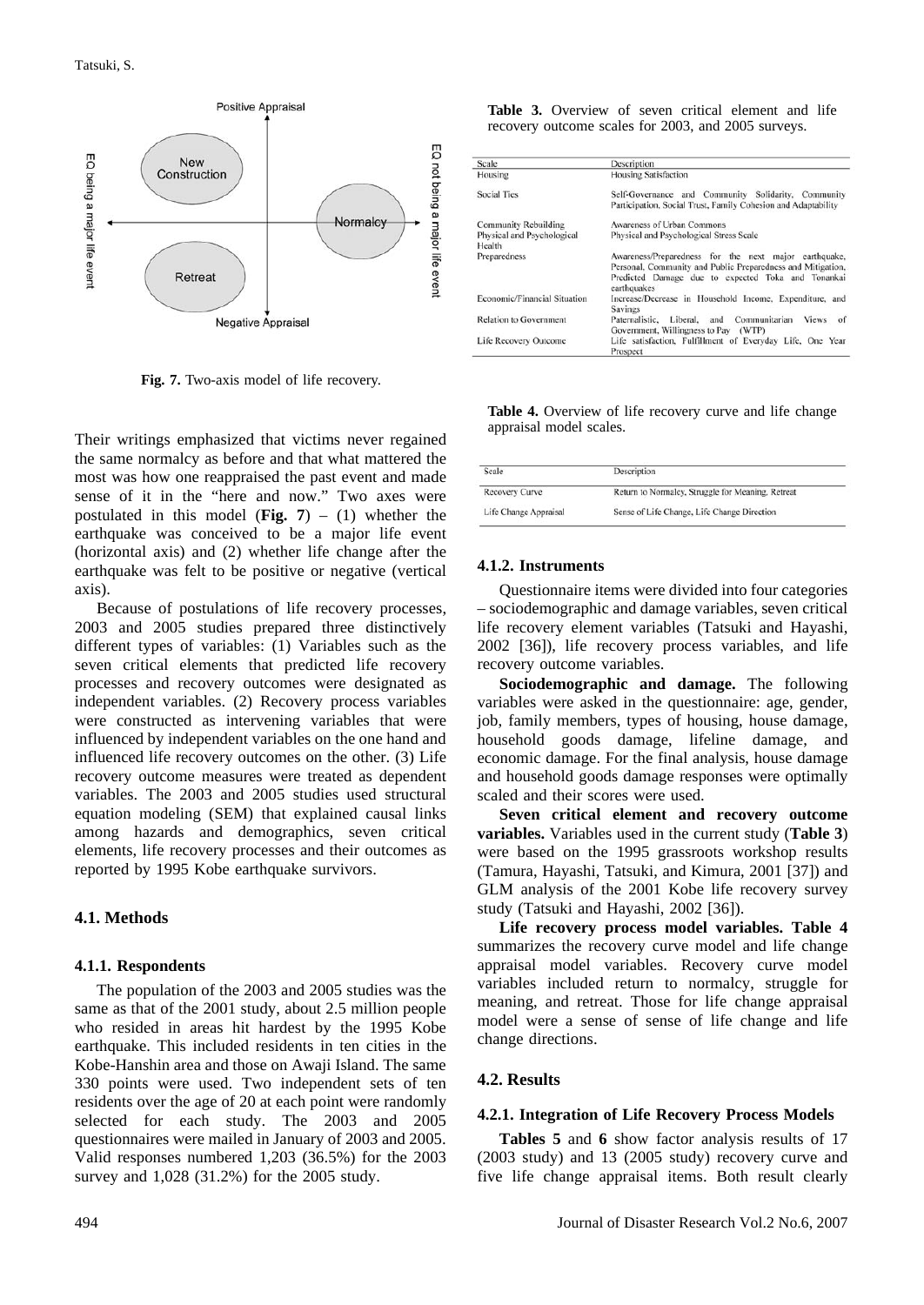**Table 5.** 2003 study factor analysis results of 17 recovery curve and 5 life change appraisal model items (promax rotation).

| Items                                                      | Retreat  | Struggle for<br>Meaning | Sense of Life<br>Change | Return to<br>Normalcy | Life Change<br>Direction | Communality |
|------------------------------------------------------------|----------|-------------------------|-------------------------|-----------------------|--------------------------|-------------|
| I don't want to be asked about my EQ experiences.          | 0.842    | $-0.134$                | 0.026                   | $-0.138$              | $-0.145$                 | 0.719       |
| I don't want to listen to EO stories                       | 0.828    | $-0.177$                | 0.004                   | $-0.116$              | $-0.165$                 | 0.691       |
| I don't want to recall EQ episodes.                        | 0.806    | $-0.119$                | 0.114                   | $-0.072$              | $-0.208$                 | 0.659       |
| I want to erase EQ experiences from my past.               | 0.716    | $-0.101$                | 0.208                   | $-0.049$              | $-0.212$                 | 0.552       |
| I have had little emotionally moving experience afther EQ. | 0.669    | $-0.226$                | 0.130                   | $-0.138$              | $-0.228$                 | 0.469       |
| I have become indifferent about my fate.                   | 0.577    | $-0.254$                | $-0.051$                | 0.063                 | $-0.259$                 | 0.380       |
| I don't talk about EQ experiences anymore.                 | 0.453    | $-0.186$                | $-0.382$                | 0.019                 | $-0.083$                 | 0.385       |
| I feel strongly that living a life has a meaning.          | $-0.249$ | 0.738                   | 0.043                   | 0.137                 | 0.259                    | 0.567       |
| I think that there is a meaning in my life.                | $-0.200$ | 0.706                   | 0.040                   | 0.060                 | 0.215                    | 0.520       |
| I have emotionally grown thanks to EQ experiences.         | $-0.112$ | 0.658                   | 0.332                   | 0.065                 | 0.331                    | 0.475       |
| I have re-appraised people's willingness to help others.   | $-0.192$ | 0.620                   | 0.185                   | 0.169                 | 0.295                    | 0.402       |
| I started thinking about the mission of my life.           | 0.013    | 0.612                   | 0.282                   | $-0.046$              | 0.130                    | 0.434       |
| I have a courage that beats my fate.                       | $-0.072$ | 0.600                   | $-0.007$                | 0.071                 | 0.292                    | 0.398       |
| I have gained some valuable experiences during EQ.         | $-0.208$ | 0.412                   | 0.210                   | 0.256                 | 0.096                    | 0.264       |
| I think that I have changed after EQ.                      | 0.080    | 0.234                   | 0.818                   | $-0.224$              | 0.349                    | 0.740       |
| I think that my life changed after EQ.                     | 0.120    | 0.194                   | 0.806                   | $-0.301$              | 0.216                    | 0.700       |
| I use EQ as a time boundary when talking about my life.    | 0.087    | 0.065                   | 0.718                   | 0.052                 | $-0.082$                 | 0.592       |
| I feel normal about my daily life.                         | $-0.124$ | 0.153                   | $-0.140$                | 0.850                 | 0.146                    | 0.730       |
| I feel that everyday is a repetition of routine things.    | 0.049    | $-0.009$                | $-0.094$                | 0.749                 | $-0.059$                 | 0.593       |
| I have a good prospect on my daily life                    | $-0.166$ | 0.204                   | $-0.138$                | 0.713                 | 0.269                    | 0.562       |
| Myself has changed toward a positive direction after EQ.   | $-0.251$ | 0.353                   | 0.257                   | 0.106                 | 0.872                    | 0.783       |
| My life has changed toward a positive direction after EQ.  | $-0.267$ | 0.330                   | 0.049                   | 0.160                 | 0.866                    | 0.766       |
| Eigenvalues                                                | 4.574    | 2.980                   | 2.194                   | 1.453                 | 1.180                    |             |
| Variance Accounted For (%)                                 | 20.8%    | 13.5%                   | 10.0%                   | 6.6%                  | 5.4%                     |             |

**Table 6.** 2005 study factor analysis results of 13 recovery curve and 5 life change appraisal model items (promax rotation).

| Items                                                     | Struggle for<br>Meaning | Retreat  | Sense of Life<br>Change | Return to<br>Normalcy | Life Change<br>Directon | Communality |
|-----------------------------------------------------------|-------------------------|----------|-------------------------|-----------------------|-------------------------|-------------|
| I feel strongly that living a life has a meaning.         | 0,800                   | $-0.108$ | 0.115                   | 0.134                 | 0.272                   | 0.650       |
| I think that there is a meaning in my life.               | 0.789                   | $-0.145$ | 0.063                   | 0.119                 | 0.235                   | 0.647       |
| I have re-appraised people's willingness to help others.  | 0.689                   | $-0.092$ | 0.094                   | 0.195                 | 0.282                   | 0.490       |
| I have emotionally grown thanks to EQ experiences         | 0.687                   | $-0.120$ | 0.299                   | 0.133                 | 0.397                   | 0.540       |
| I started thinking about the mission of my life.          | 0.672                   | 0.078    | 0.399                   | $-0.084$              | 0.137                   | 0.523       |
| I have gained some valuable experiences during EQ.        | 0.453                   | $-0.222$ | 0.187                   | 0.365                 | 0.067                   | 0.371       |
| I don't want to be asked about my EQ experiences          | $-0.106$                | 0.872    | 0.116                   | $-0.062$              | $-0.181$                | 0.764       |
| I don't want to recall EO episodes.                       | $-0.113$                | 0.855    | 0.119                   | $-0.150$              | $-0.227$                | 0.734       |
| I don't want to listen to EQ stories                      | $-0.130$                | 0.850    | 0.109                   | $-0.047$              | $-0.141$                | 0.732       |
| I want to erase EQ experiences from my past.              | $-0.025$                | 0.733    | 0.151                   | $-0.135$              | $-0.296$                | 0.567       |
| I think that I have changed after EQ.                     | 0.260                   | 0.158    | 0.878                   | $-0.225$              | 0.165                   | 0.788       |
| I think that my life changed after EQ.                    | 0.205                   | 0.205    | 0.850                   | $-0.252$              | 0.113                   | 0.741       |
| I use EQ as a time boundary when talking about my life.   | 0.098                   | 0.053    | 0.760                   | $-0.073$              | $-0.086$                | 0.628       |
| I feel normal about my daily life.                        | 0.168                   | $-0.104$ | $-0.274$                | 0.820                 | 0.292                   | 0.713       |
| I feel that everyday is a repetition of routine things.   | 0.047                   | 0.038    | $-0.178$                | 0.760                 | $-0.066$                | 0.635       |
| I have a good prospect on my daily life                   | 0.121                   | $-0.174$ | $-0.037$                | 0.703                 | 0.323                   | 0.547       |
| My life has changed toward a positive direction after EQ. | 0.298                   | $-0.203$ | 0.024                   | 0.222                 | 0.886                   | 0.790       |
| Myself has changed toward a positive direction after EQ.  | 0.352                   | $-0.286$ | 0.117                   | 0.185                 | 0.882                   | 0.790       |
| Eigenvalues                                               | 3.875                   | 3.112    | 2.098                   | 1.337                 | 1.154                   |             |
| Variance Accounted For (%)                                | 21.5%                   | 17.3%    | 11.7%                   | 7.4%                  | 6.4%                    |             |

|  |  |                              |  | <b>Table 7.</b> 2003 study second-order factor analysis results of |
|--|--|------------------------------|--|--------------------------------------------------------------------|
|  |  | 5 factors (promax rotation). |  |                                                                    |

| First-order Factors        | Event Evaluation Event Impact |          | Communality |  |
|----------------------------|-------------------------------|----------|-------------|--|
| Struggle for Meaning       | 0.789                         | 0.055    | 0.629       |  |
| Life Change Direction      | 0.784                         | 0.015    | 0.617       |  |
| Retreat                    | $-0.534$                      | 0.474    | 0.493       |  |
| Sense of Life Change       | 0.267                         | 0.740    | 0.633       |  |
| Return to Normalcy         | 0.150                         | $-0.668$ | 0.463       |  |
| Eigenvalues                | 1.621                         | 1.214    |             |  |
| Variance Accounted For (%) | 32.4%                         | 24.3%    |             |  |

indicated an over time stability of the five factor structure that corresponded to retreat, struggle for meaning, sense of life change, return to normalcy, and life change direction. To examine the super-structure among these five factors, second-order factor analyses were conducted for both study results (**Tables 7** and **8**), showing that the five factors integrated into two second-order factors, and were interpreted as event evaluation and event impact. The 2003 study second-order factor analysis showed event evaluation was reflected by such first-order factors as struggle for

**Table 8.** 2005 study second-order factor analysis results of 5 factors (promax rotation).

| First-order Factors        | Event Evaluation Event Impact |          |
|----------------------------|-------------------------------|----------|
| Struggle for Meaning       | 0.803                         | $-0.102$ |
| Life Change Directon       | 0.632                         | $-0.418$ |
| Sense of Life Change       | 0.629                         | 0.620    |
| Return to Normalcy         | 0.089                         | $-0.682$ |
| Retreat                    | $-0.165$                      | 0.628    |
| Eigenvalues                | 1.611                         | 1.302    |
| Variance Accounted For (%) | 32.2%                         | 26.0%    |

meaning, life change direction, and retreat, while event impact was characterized by a sense of life change, return to normalcy, and retreat (**Table 7**). The 2005 study second-order factor analysis yielded a similar factor structure where struggle for meaning and life change direction characterized event evaluation while return to normalcy and sense of life change exhibited a core characteristic of event impact (**Table 8**). These patterns were identical to 2003 results.

The above integrative analysis implied two different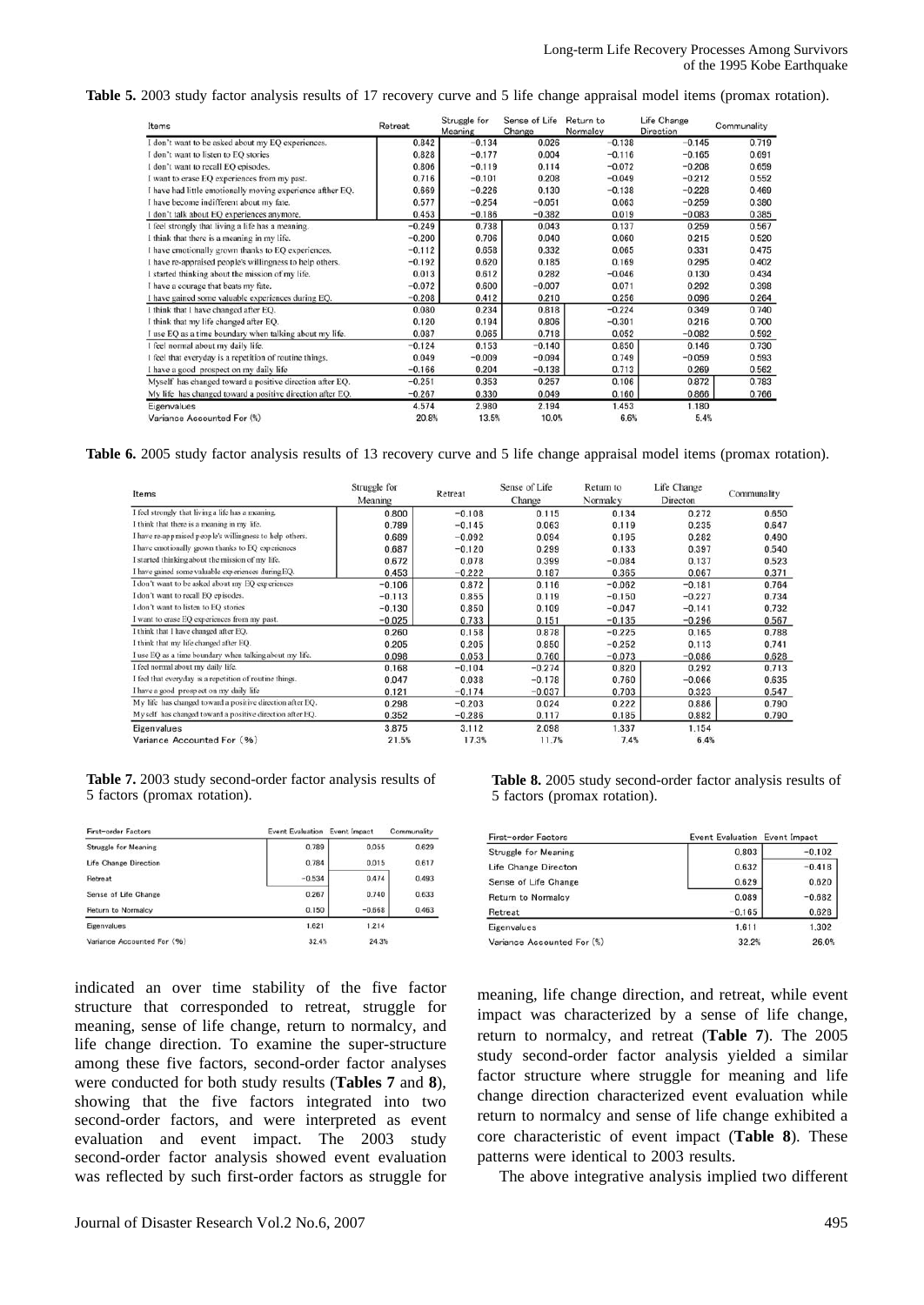

**Fig. 8.** 2003 SEM path diagram of long-term life recovery process.



**Fig. 9.** Bird's-eye-view of life recovery process: 2003 study results (N=1,203, Jan. 2003).

processes or paths toward life recovery – one through alleviating or counteracting the event impact caused by 1995 earthquake damage and loss and the other through event evaluation where earthquake experience was reappraised as meaningful. These implications were based on exploratory analysis of 2003 and 2005 study data. Causal analysis confirmed the internal validity of these postulations on life recovery processes.

#### **4.2.2. Structural Equation Modeling of Life Recovery Process and Outcome**

**Figures 8** and **10** show the results of structural equation modeling (or SEM) of 2003 and 2005 study data. Results are summarized as path diagrams that signify causal directions (arrows) and their magnitude (standardized coefficients) among damage, seven critical

elements, life recovery processes (i.e., event impact and evaluation), and outcome variables. Variables in squares are designated as observed measures obtained from data, while those in ovals are latent variables or postulated constructs (e.g., seven critical elements) that explain high correlations among measures of the same construct. Both 2003 and 2005 studies showed a high overall fit between the model and data; GFI=.924, AGFI=.905, RMSEA=.05 for the 2003 study and GFI=.934, AGFI=.921, RMSEA=.041 for the 2005 study. Estimated parameters or coefficients in both models were all statistically significant at a pre-established p<.05 level.

**Figures 9** and **11** show bird's-eye-view summaries of 2003 and 2005 study results showing major causal relations among latent variables. Both supported the idea that two different processes, damage alleviation and community empowerment, influenced life recovery outcomes.

**Event Impact.** Based on preceding exploratory factor analysis, a latent variable – event impact – was postulated as an intermediary process to alleviate the impact of damage and stress upon life recovery. In this process, life recovery was directly caused by the degree to which event impact was stabilized (**Figs. 9** and **11**). Event impact was measured by such life recovery process variables as a sense of life no longer in transition, a sense of normalcy, and no need for retreat (**Figs. 8** and **10**).

In the 2003 study (**Figs. 8** and **9**), event impact stabilization was negatively influenced by the magnitude of household earthquake damage and positively influenced by improvements in the three critical elements of housing, financial situation, and physical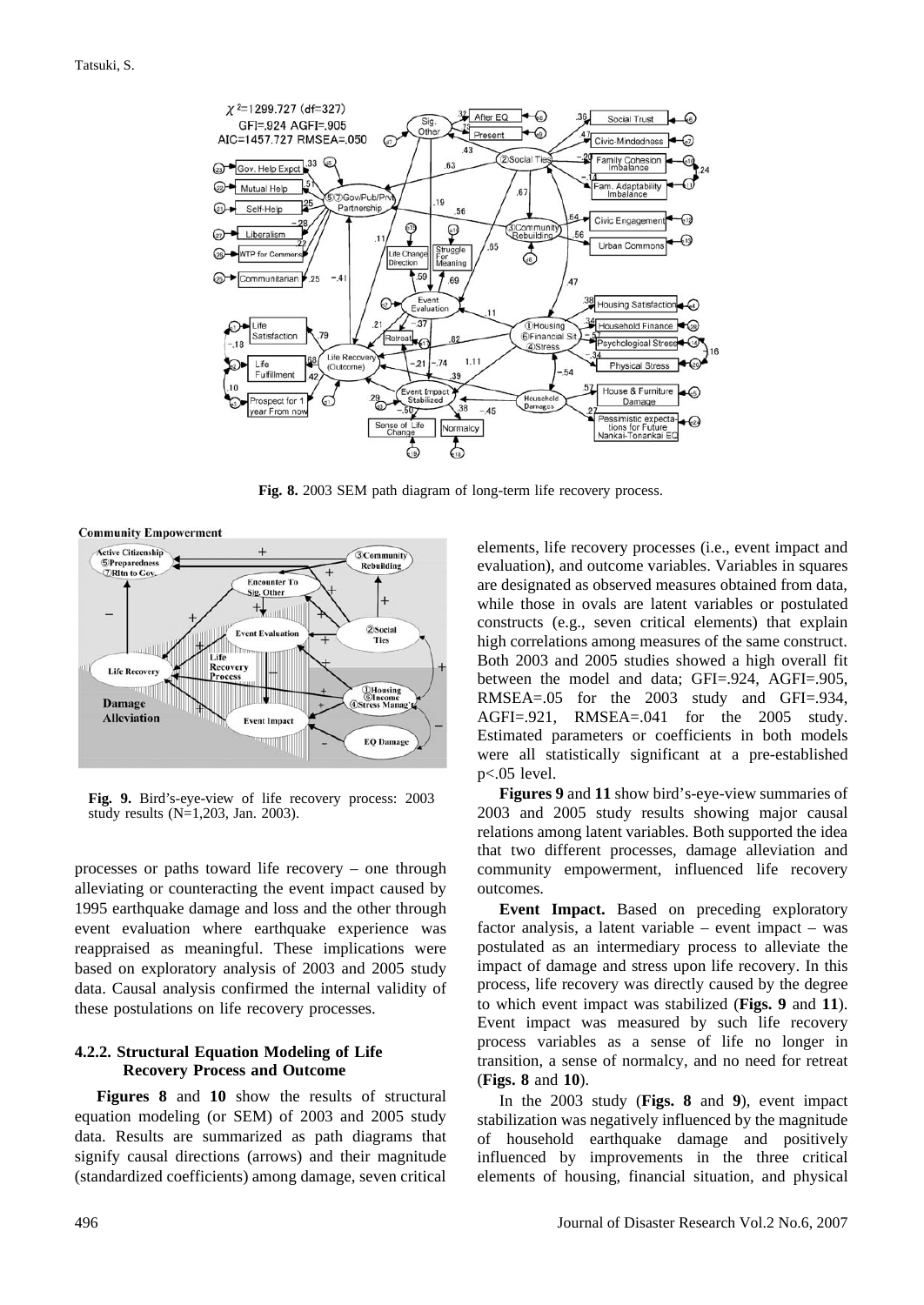

Fig. 10. 2005 SEM path diagram of long-term life recovery process.

**Community Empowerment** 



**Fig. 11.** Bird's-eye-view of life recovery process: 2005 study results (N=1,028, Jan. 2005).

and psychological stress. In other words, when improvements outweighed damage, event impact was stabilized, eventually leading to a sense of life recovery. The 2005 study (**Figs. 10** and **11**) supported the above causal path in general. A slight but noteworthy difference was that event impact stabilization was determined only by housing and financial situations on the one hand and physical and psychological stress on the other. This was because the direct 1995 earthquake hazard effect as measured by house, furniture, or economic damage disappeared in the 2005 study. People were not suffering because they were hit by an earthquake a decade earlier but suffered from secondary effects such as lack of housing/financial adjustment and/or long lasting physical and psychological stress.

In 2003 study, life recovery was directly influenced by the housing-finance-stress critical element latent variable. It influenced event evaluation as discussed below. Note that these direct effects failed to be confirmed in the 2005 study, suggesting that these effects were temporary and considered peculiar to 2003 study data.

**Community Empowerment.** Both 2003 and 2005 studies showed that event evaluation, another construct postulated by the preceding exploratory analysis, played an important intervening role in the community empowerment process. This was another path that led to life recovery (**Figs. 8** and **9**). The two studies identified a common community empowerment path where a sense of life recovery was achieved through positive event evaluation. This was measured by such attempts and feelings as struggle for meaning, e.g., "I feel strongly that living has a meaning," positive life change, and low need for retreat (path diagram, **Figs. 6** and **7**). Social ties, as evidenced by high social trust, civic-mindedness, and balanced family relationships, exerted an influence in such a way that respondents' evaluation of the earthquake experience was reframed into positive narratives. Influence paths were both direct and indirect. Indirect were through empowering community building efforts and/or increasing opportunities to encounter significant others who provided social and psychological support for re-socialization to and reconstruction of post-earthquake reality (Berger and Luckman, 1966 [32]; Mead, 1963 [38]).

**Active Citizenship.** Social ties were found in both 2003 and 2005 studies to increase a sense of active citizenship and government/community/private-sector partnership. This was considered as a separate by-product of life recovery processes (**Figs. 9** and **11**). Active citizenship was demonstrated by high self- and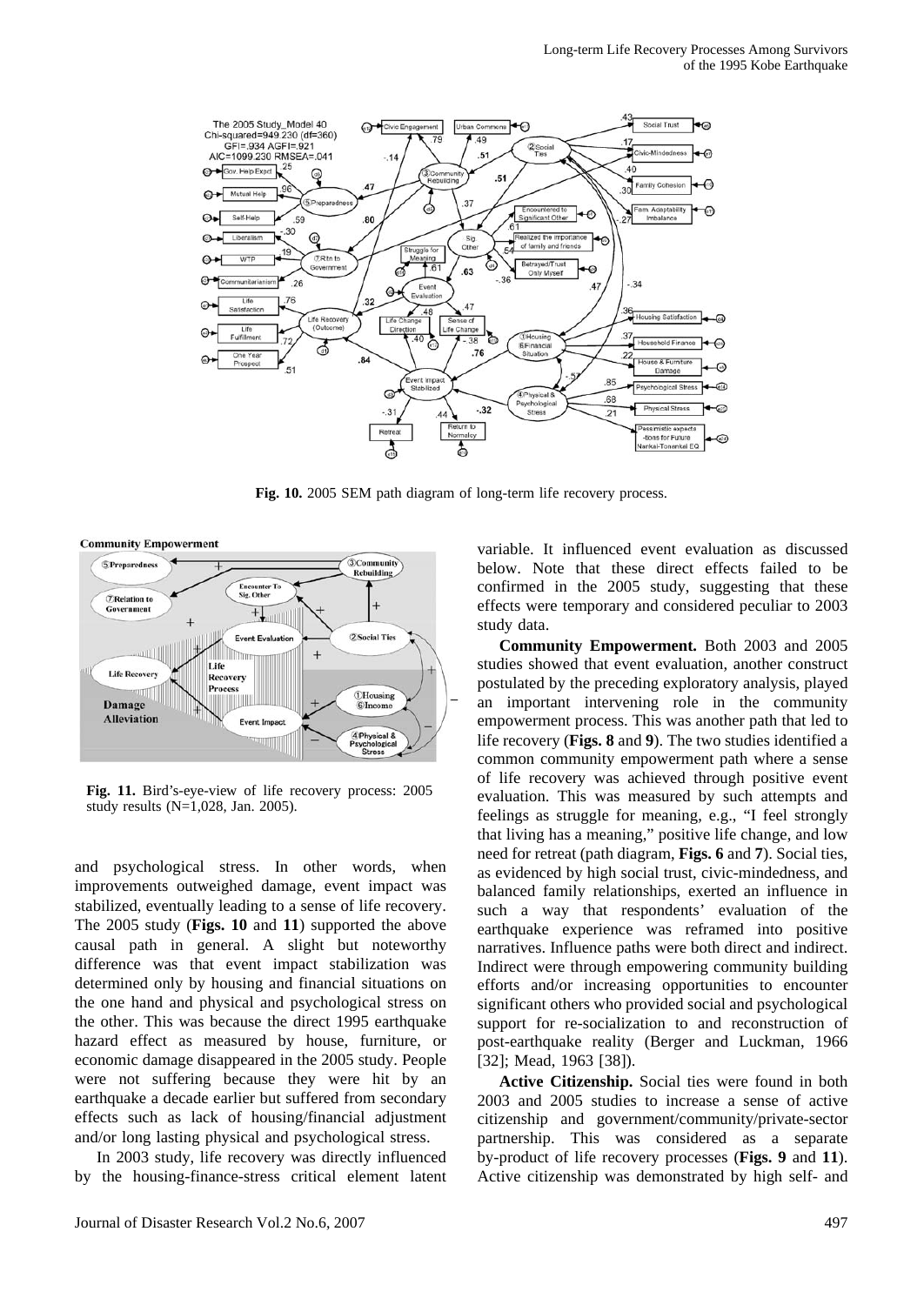

**Fig. 12.** Proportion of life recovery elements in 1999, 2003 and 2004 workshops.

community-help preparedness initiatives and by a rise in communitarianism ("We govern ourselves by our own hands.") as opposed to more individualistic liberalism orientation ("The less the interference from the government, the better government we have."). In the 2003 study, preparedness and relation-to-government variables were amalgamated but conceptually separated in the 2005 study. Otherwise, the same interpretation was applicable to both study results: Stronger social ties were responsible for an increase in active citizenship.

In both 2003 and 2005 studies, life recovery outcomes showed a negative impact upon active citizenship and government/community/private-sector partnership, although this relation was more clearly demonstrated in 2003 results. The 2003 SEM analysis spotted a downward trend that made people less inclined to take communitarian attitudes and pay less attention to preparedness efforts as life recovered (**Fig. 9**). As in the 2003 study, 2005 SEM analysis identified a similar negative effect of life recovery upon civic engagement activities. Unlike in the 2003 study, a communitarian view of government was found to strengthen the norm of civic-mindedness (**Fig. 10**). This appears to suggest that although civic activity decreases, a sense of civic-mindedness emerging over post-earthquake years was internalized within the value systems of surveyed respondents. If another occasion should arise, civic-mindedness would be reactivated into civic engagement.

## **5. Discussion**

## **5.1. 2003 and 2004 Grassroots Assessment of Life Recovery**

Tatsuki (2004) [5] reported the findings from the 2003, and 2004 grassroots assessment workshops on life recovery. These workshops were designed as a part of a ten-year overall review of social recovery after the 1995 Kobe earthquake. The ten-year assessment used the same workshop method as the 1999 assessment. A workshop was held at each of Kobe's nine wards in 2003, and in four neighboring earthquake-hit cities and in Chuo-ward, Kobe in 2004. The seven critical element category was used to compare three workshop results (**Fig. 12**). The ten year assessments provided an opportunity to cross-examine the external validity of Life Recovery Survey findings.

One of the most striking findings in the 2003 and 2004 workshops was the disappearance of housing that had been listed as one of the most critical issues in 1999 workshops. Note that the last occupant of a temporary housing unit returned the house key to officials at the end of 1999 in Kobe. This was thanks to about 300 public housing complexes being built within five years after the 1995 earthquake and supplying more than 46,000 units (Koshiyama et al. 2003 [39]). Likewise, major house repairs and reconstruction were completed within the same time scale (see Kimura article in this issue). This appears to suggest that people were just about to finish dealing with house damage when the 1999 grassroots assessment was conducted and that housing was felt as one of the timeliest and the most talked-about critical elements for life recovery among workshop participants at the time.

Social ties, the second most talked-about critical element for life recovery in the 1999 workshops, remained the top priority at both 2003, and 2004 assessment workshops. A rise in the proportion of opinions from 1999 workshops was seen both in social ties and in the next two critical elements, community rebuilding and preparedness. This suggested that far more emphasis was placed on these life recovery elements almost ten years after the Kobe earthquake. A rise was also seen in physical and psychological health at the 2003 assessment in Kobe, hardest hit by the earthquake. This rise was mainly due to an increase in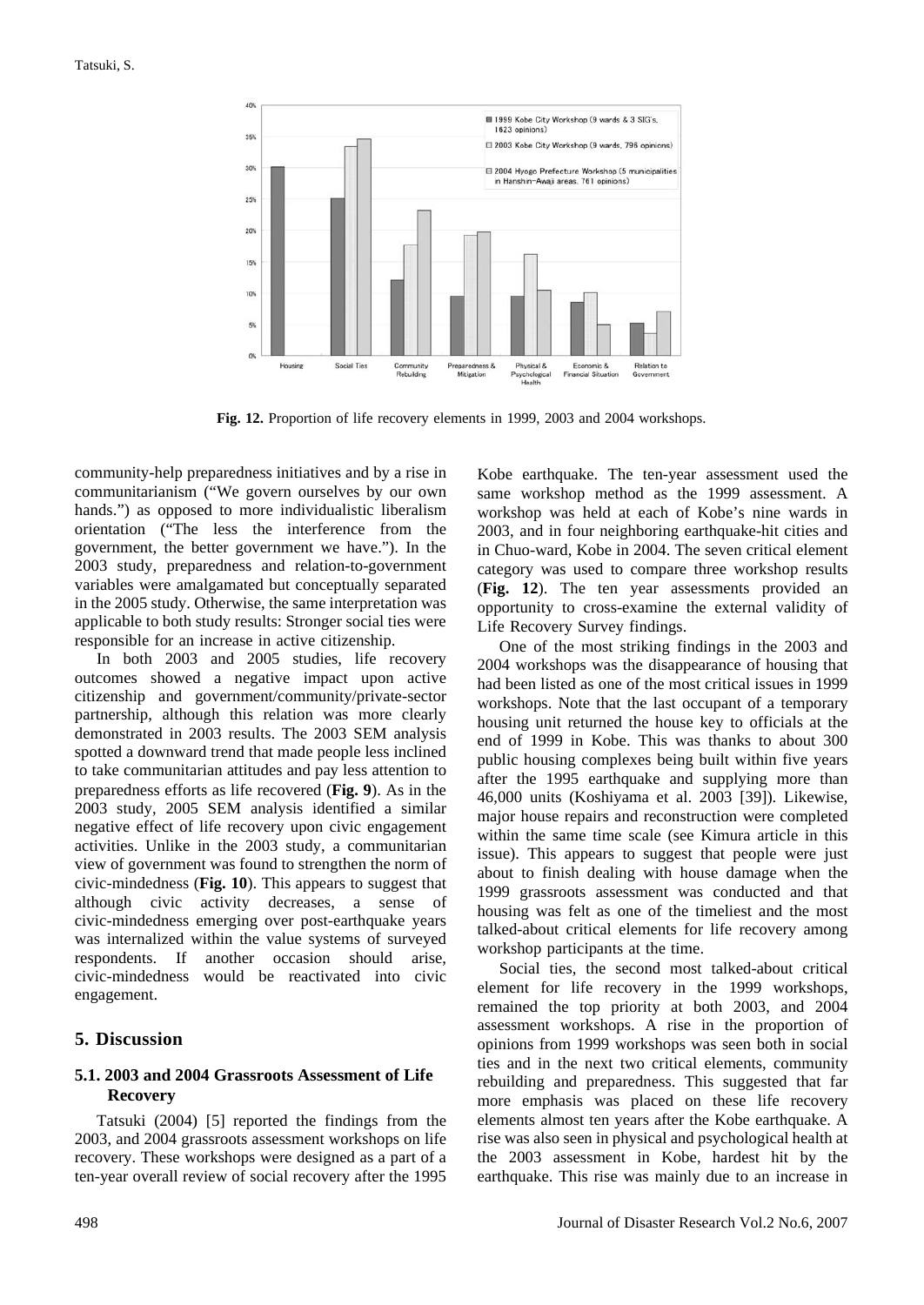opinions about its subcategory "struggle for meaning" (**Fig. 4**, subcategories within critical elements). Examples include "The earthquake changed my view of life," "My values changed," "I feel a sense of obligation to keep memories alive and to share them with new generations of people."

The life recovery process and outcome model (e.g., **Figs. 9** and **11**), as seen in the 2003, and 2005 Hyogo Life Recovery Studies, explains the rise in opinions in such categories as social ties, community rebuilding, preparedness, and physical and psychological health. A process of event evaluation continued being active among the 2003 and 2004 workshop participants. Event evaluation consisted of such variables as struggle for meaning and a sense of positive life change. This process was facilitated by empowered social ties and community rebuilding efforts and led to a sense of life recovery and to more civic engagement in preparedness. The disappearance of housing as an issue is explained by the same model. The process of event impact peaked during 1999 workshops, mainly due to high satisfaction with housing, leading to a sense of life recovery at this time. Toward the end of the decade after the earthquake, repaired or reconstructed homes became a part of normal everyday life, and housing was no longer associated with life recovery. Note that proportionately almost the same number of opinions was found in economic and financial situations as a critical element for life recovery particularly among Kobe residents. This may suggest the importance of household and local economy improvement in further alleviating the impact of the 1995 earthquake.

#### **5.2. Policy Implications for Long-term Life Recovery from Urban Mega-disasters**

The current paper examined what constitutes "life recovery," what facilitates it, and how it is facilitated over the long-term. The study resulted in a grassroots-assessment-based working model (the seven critical element model of life recovery), which was then tested, validated, and further refined by a series of empirical studies. The life recovery process and outcome model, the final product of these research endeavors, provides a framework for life recovery assistance programs and policies for future urban mega-disaster victims/survivors.

At an earlier course of life recovery (i.e., within five years), housing, income, and physical and psychological health management issues should be addressed to alleviate event impact. This leads to a sense of normalcy and stability in everyday life. Policies and programs geared toward this objective include provisions of many different types of temporal and permanent housing units, grants and low interest loans, and other housing related programs, monetary compensation and grants for livelihood assistance, and public health care services including stress management programs.

Apart from damage alleviation, another and possibly

longer-term life recovery process, event evaluation, was identified. This process was found to be directly facilitated by social ties in which disaster experience was reframed into complete, coherent, meaningful narratives. Social ties also indirectly influenced event evaluation by empowering community rebuilding efforts and/or through enriching opportunities to encounter significant others who assisted in re-socialization to and reconstruction of post-earthquake realities. Policies and programs for event evaluation should include family and community enrichment/empowerment and commemoration and transcending of the experience and its communication, together with its lessons, to the next generation.

In addition to life recovery, community empowerment produces a norm for a government/ community/private-sector partnership and civic engagement in arenas such as preparedness and local governance. Although life recovery outcomes negatively affect levels of civic activities over time, the newly emerged norm of civic engagement remained even a decade after the earthquake. The concept of civil society became a reality as a by-product of social recovery. Policy makers and administrators must thus consider this window of opportunity as an asset for creation of a better and just post-recovery society.

#### **References:**

- [1] Y. Kawata, "Urban Mega-Disaster," Nagoya:Kin-Mirai-Sha, 1995 (in Japanese).
- [2] S. Tatsuki and H. Hayashi, "Family system adjustment and adaptive reconstruction of social reality among the 1995 earthquake survivors," International Journal of Japanese Sociology, 9, pp. 81-110, 2000.
- [3] S. Tatsuki and H. Hayashi, "Comprehensive Assessment of Life Recovery Utilizing the Total Quality Control Method: Grassroots assessment and Construction of Bird's Eye View of Lire Recovery," Urban Policy, 104, pp. 123-141, 2001 (in Japanese).
- [4] S. Tatsuki, H. Hayashi, K. Yamori, T. Noda, K. Tamura, and Reo Kimura, "Model Building and Testing of Long-Term Life Recovery Processes of the Survivors of the 1995 Kobe earthquake: Structural Equation Modeling (SEM) of the 2003 Hyogo Prefecture Life Recovery Survey," Journal of Institute of Social Safety Science, 6, pp. 251-260, 2004 (in Japanese).
- [5] S. Tatsuki, "The Current Status of Self-governance and Solidarity in Kobe," Urban Policy, 116, pp. 88-105, 2004 (In Japanese).
- [6] K. Shigekawa and H. Hayashi, "A study of disaster process as viewed from disaster responders' perspectives: The Kobe earthquake case study," Proceedings of the 7th Annual Conference of the Institute of Social Safety Science, 370-375, 1997 (in Japanese).
- [7] F. Aono, S. Tanaka, H. Hayashi, K. Shigekawa, and M. Miyano, "A Study of Disaster Victims' Response Behavior during the Hanshin-Awaji Great Earthquake: A Nishinomiya City Case Study," Proceedings of the 8th Annual Conference of the Institute of Social Safety Science, pp. 36-39, 1998 (in Japanese).
- [8] M. Takashima and H. Hayashi, "Spacio-Temporal Patterns of Recovery Process under Large Earthquake Disaseter: A Case Study for Hanshin-Awaji Earthquake," Journal of Institute of Social Safety Science, 1, pp. 1-8, 1999 (in Japanese).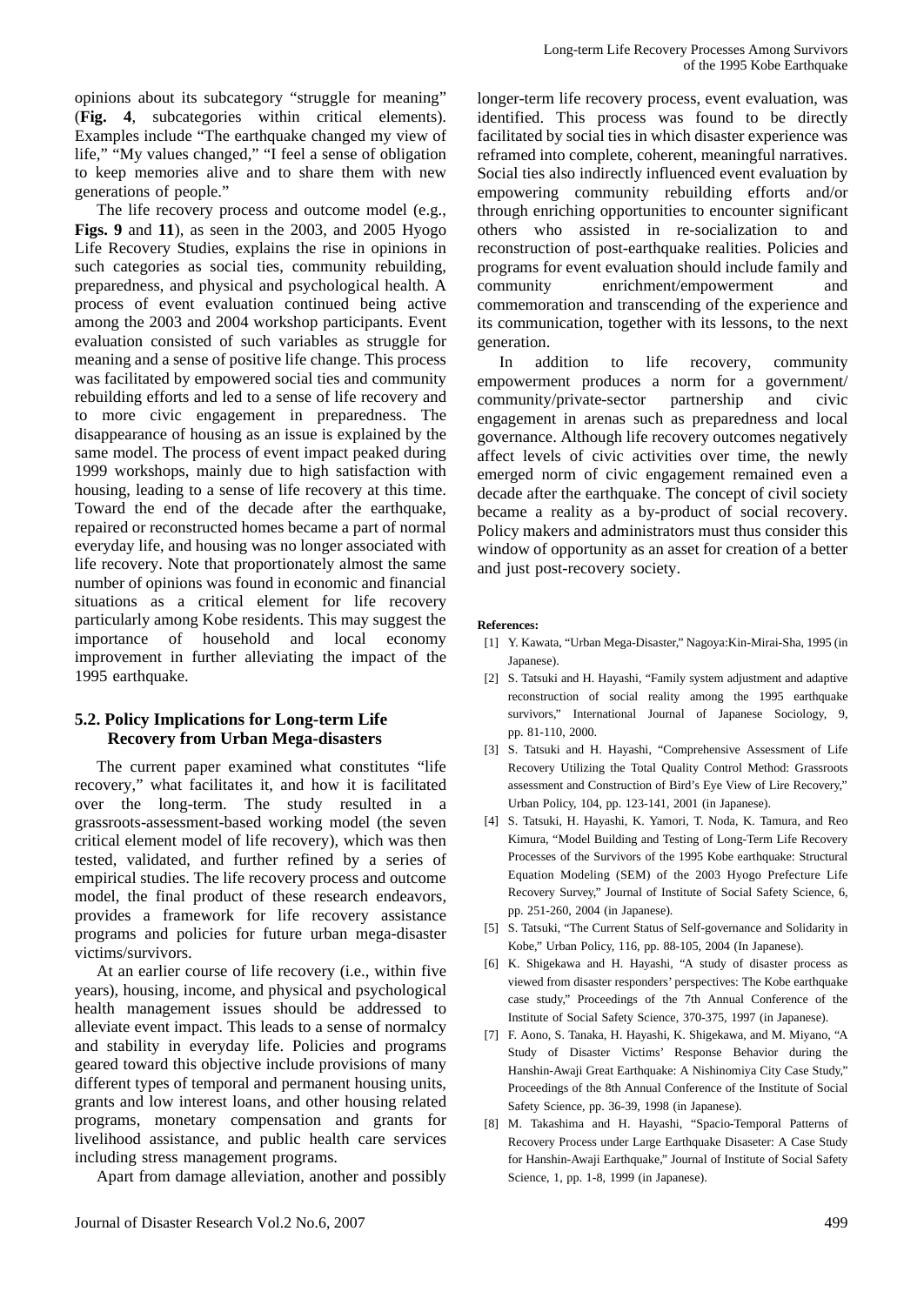#### Tatsuki, S.

- [9] Y. Karatani, H. Hayashi, and Y. Kawata, "Development of Socioeconomic Rehabilitation Index based on Kobe Statistics for the Great-Hanshin-Awaji Earthquake Disaster," Journal of Institute of Social Safety Science, 2, pp. 213-222, 2000 (in Japanese).
- [10] G. Webb, K. Tierney, and J. Dahlhamer, "Businesses and Disasters: Empirical Patterns and Unanswered Questions," Natural Hazards Review, 1, pp. 83-90, 2000.
- [11] D. Alesch, J. N. Holly, E. Mittler, and R. Nagy, "When small businesses and not-for-profit organizations collide with natural disasters," Paper presented at the 26th Annual Hazard Research and Applications Workshop, Boulder, Colorado, July, 2001.
- [12] D. Alesch, "A quantitative and qualitative analysis of small organization survival and recovery following a natural hazard event." A session summary (recorded by C. L. Reiss), the 2001 Hazards Research and Applications Workshop.

http://www.colorado.edu/hazards/ss/ss01/s35.html, 2001

- [13] D. Alesch and J. N. Holly, "Long-term Community Disaster Recovery: Managing in the Aftermath," VA:Public Entity Risk Institute (in press).
- [14] D. Wenger, C. B. Rubin, J. Nigg, P. Berke, and T. Bolton, "S96-4 What is Known and Trends for Improving Recovery and Reconstruction Following Disasters," A session Summary (recorded by C. Streeter), the 1996 Hazards Research and Applications Workshop, 1996.

http://www.colorado.edu/hazards/ss/ss96.html#4

- [15] S. Tanaka, F. Aono, and H. Hayashi, "Disaster victims behavior analysis after the Hanshin-Awaji earthquake disaster," the Proceedings of the 3rd China-Japan-US Trilateral Symposium on Lifeline Earthquake Engineering, pp. 309-314, 1998.
- [16] S. Tanaka, H. Hayashi, and K. Shigekawa, "A Consideration on Time-series Development of Disaster Process Based on Ethnographic Study of Disaster Victims' Responses," Journal of Japan Society for Natural Disaster Science, 18-1, pp. 21-29, 1999 (in Japanese).
- [17] D. H. Olson, D. H. Sprenkle, and C. S. Russell, "Circumplex Model of Marital and Family Systems: Cohesion and Adaptability Dimensions, Family Types, and Clinical Applications," Family Process, 18, pp. 3-28, 1979.
- [18] S. Tatsuki, "Theoretical and empirical study of family system: Validation of Olson's Circumplex model of marital and family systems," Tokyo: Kawashima Shoten, 1999 (in Japanese).
- [19] J. J. Rousseau, "The Social Contract or Principles of Political Right," (G. D. H. Cole, Trans.), 1913/1762.

http://www.constitution.org/jjr/socon.htm

- [20] G. Kline, "Democracy, Community, and Human Development," Journal of Third World Studies, 11-1, pp. 224-244, 1994.
- [21] D. Burchell, "The Attributes of Citizens: Virtue, Manners and the Activity of Citizenship," Economy and Society, 24-4, pp. 540-558, 1995.
- [22] H. Hayashi, M. Nishio, K. Sugawara, I. Monma, M. Kohno, T. Makishima, K. Numata, and Y. Nemoto, "Research Report on Mental Health Responses that are Needed for Life Support of Elderly Victims after a Large Scale Disaster," Tokyo: Japan Red Cross, 1996 (in Japanese).
- [23] S. Nishisato, "Analysis of categorical data: Dual scaling and its Applications," Toronto: University of Toronto Press, 1980.
- [24] Kobe City Research Committee on Disaster Recovery, "Kobe City's Review for Individual Recovery," Kobe City, 2000.
- [25] T. Yamagishi, "Structure of Trust," Tokyo:University of Tokyo Press, 1998 (in Japanese).
- [26] R. M. MacIver, "Community A Sociological Study," 3rd Edition, London:Macmillan, 1924.
- [27] A. Tamura, "Practice of Community Development," Iwanamishinsho, 1999 (in Japanese).
- [28] N. Maki, H. Hayashi, S. Tatsuki, and M. Takashima, "Structure of Recovery Processes from the 1995 Kobe Earthquake: A summary of findings from the 5th year review by Kobe city government," Proceedings of International Workshop on Annual Commemoration of Chi-Chi Earthquake, Volume IV Social Aspect, pp. 210-221, 2000.
- [29] N. B. Belloc and J. Breslow, "Relationship of physical health status and health practices," Internal Prev. Med, 1, pp. 409-421, 1972.
- [30] M. Okamoto, "Civil society, volunteers, and government," In S. Tatsuki (Ed.), "Volunteerism and Civil Society," Kyoto:Koyo Shobo, 1997 (in Japanese).
- [31] T. Oguchi (Ed.), "A Study on International Questionnaire Scales MMPI-2 and MMPI-A," KN Publisher, 2001.
- [32] P. L. Berger and T. Luckman, "The Social Construction of Reality: A Treatise in the Sociology of Knowledge." NY: Doubleday, 1966.
- [33] V. E. Frankl, "Man's Search for Meaning," NY: Pocket Books, 1959.
- [34] R. J. Lifton, "Death in Life: The Survivors of Hiroshima," NY: Random House, 1967.
- [35] E. Kubler-Ross, "On Death and Dying" NY:Simon & Schuster/Touchstone, 1969.
- [36] S. Tatsuki and H. Hayashi, "Seven Critical Element Model of Life Recovery: General Linear Model Analyses of the 2001 Kobe Panel Survey Data," Proceedings of the 2nd Workshop for "Comparative Study on Urban Earthquake Disaster Management," pp. 27-46, 2002.
- [37] K. Tamura, H. Hayashi, S. Tatsuki, and R. Kimura, "A quantitative verification of the seven elements model of socio-economic recovery from the Kobe earthquake," Journal of Institute of Social Safety Science, 3, pp. 33-40, 2001 (in Japanese).
- [38] G. H. Mead, "Mind, Self and Society from the Standpoint of a Social Behaviorist (Works of George Herbert Mead)," Il:Univ of Chicago Press, 1963.
- [39] K. Koshiyama, S. Tatsuki, I. Kobayashi, Y. Murosaki, et. al., "Analysis of Sense of Recovery of Residents Living in Disaster Recovery Public Housing," Journal of Institute of Social Safety Science, 3, pp. 237-244, 2003.
- [40] J. M. Dahlhamer and K. J. Tierney, "Winners and Losers: Predicting Business Disaster Recovery Outcomes Following the Northridge Earthquake," Disaster Research Center, University of Delaware, Newark, N.J., 1996.
- [41] R. Kimura, H. Hayashi, S. Tatsuki, and K. Tamura, "Determinants and Timing of Housing Reconstruction Decisions by the Victims of the 1995 Hanshin-Awaji Earthquake Disaster: A 2001 Replication," Journal of Institute of Social Safety Science, 3, pp. 23-32, 2001 (in Japanese).